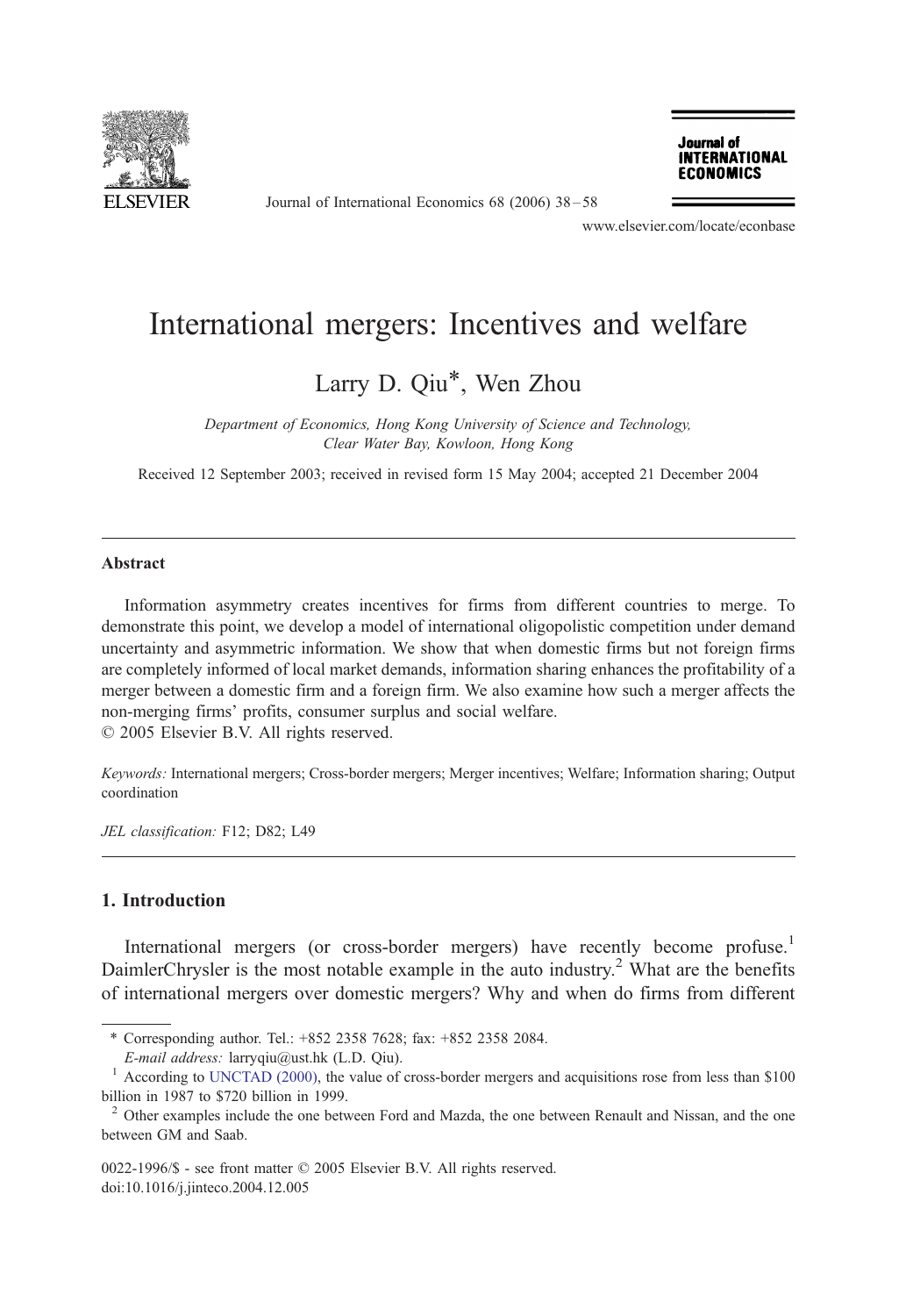countries have incentives to merge? There is a sizable literature in industrial organization studies examining the profitability of mergers under various conditions.<sup>3</sup> However, these studies, except a few (to be discussed later), provide no particular explanations for international mergers. The purpose of this paper is to provide a new explanation for international mergers in terms of information sharing. We develop an asymmetric information model to analyze the incentives and welfare of international mergers. The results have important implications for both businesses' strategic positions and governments' anti-trust policies.

Recent literature on horizontal mergers began with [Salant et al.'s \(1983\)](#page-20-0) seminal paper, in which they show that, in an oligopolistic industry with homogenous goods, linear demand, constant marginal costs and Cournot competition, a merger is not profitable unless the merger includes more than 80 per cent of the firms. This result does not reflect the realities of merger activity. In subsequent research, Salant et al.'s assumptions are relaxed in various ways to show that mergers are profitable.<sup>4</sup> In the same spirit of these studies, this paper shows that a merger in a Cournot oligopoly is more profitable if the merging firms have asymmetric information about market demand than if they have symmetric information. In our opinion, the asymmetric information model developed in this paper is especially suitable for describing international mergers.

A firm often has better information about the local market than about foreign markets. For example, compared to a foreign firm, a domestic firm is more familiar with local consumer tastes, rules and the culture of the labor market, effective ways of advertising, the distribution network, government regulations, and market interactions between suppliers, consumers and competing firms. This information asymmetry creates incentives for firms from different countries to merge. To demonstrate this point, we develop a model of international oligopolistic competition under asymmetric information. There are  $n$ domestic firms and one foreign firm. They produce differentiated products and compete in the domestic market with uncertain demand. Before production takes place, the domestic firms are fully informed of the realization of demand, but the foreign firm is not. We argue that a market/contract for information exchange does not exist and, hence, a merger with a domestic firm is the only way for the foreign firm to acquire information.<sup>5</sup> In such a setting, we consider a two-stage game. First, a domestic firm and the foreign firm together decide whether or not to merge. Then, demand is realized and domestic firms are fully informed. In the second stage, all firms produce and compete  $\dot{a}$  la Cournot.

In light of the above-mentioned literature, it is not surprising to show that if all firms are fully informed about demand, then the merger is profitable only when the products are

<sup>&</sup>lt;sup>3</sup> [Church and Ware \(2001, chapter 23\)](#page-19-0) and [Pepall et al. \(2002, chapter 8\)](#page-20-0) are two sources of summaries of the merger literature.

<sup>4</sup> For example, a merger that consists of less than 80 per cent of the firms may be profitable if marginal costs are increasing ([Perry and Porter, 1985\)](#page-20-0), if there are cost synergies ([Farrell and Shapiro, 1990\)](#page-19-0), if products are sufficiently differentiated ([Lommerud and Sorgard, 1997\)](#page-19-0) or if competition is Bertrand ([Deneckere and Davidson,](#page-19-0) 1985).

<sup>5</sup> We focus on horizontal mergers, i.e., mergers between firms in the same industry. According to [UNCTAD](#page-20-0) (2000), about 70 per cent in terms of value, or 50 per cent in terms of number, of cross-border M&As are horizontal.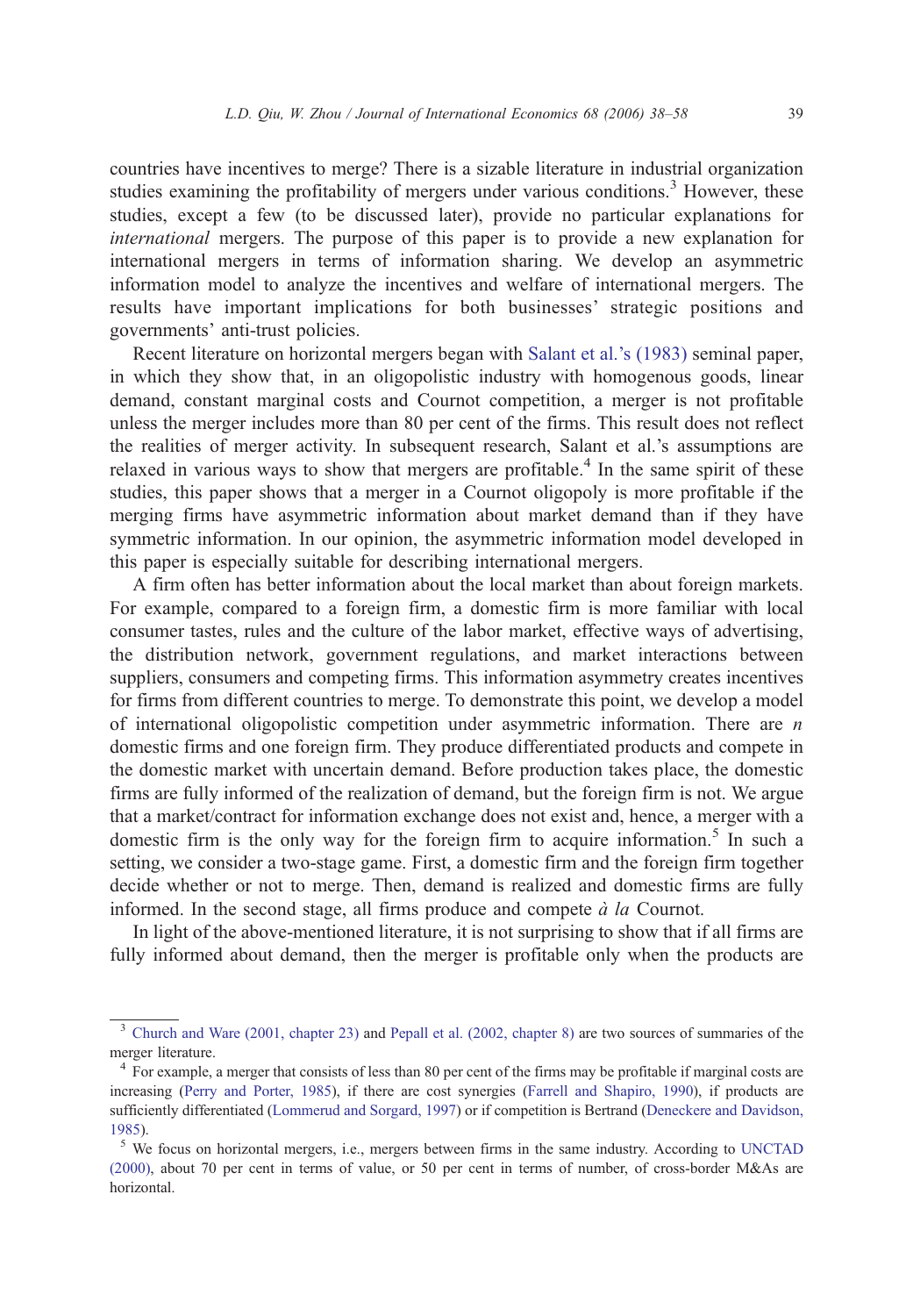sufficiently differentiated. This allows us to investigate the role of information sharing. To this end, we emphasize two features of international mergers, i.e., output coordination and information sharing. In the presence of asymmetric information, a merger enables the two merging firms to share the information about market demand. If they simply share information but do not coordinate output, we find that the (uninformed) foreign firm's profit increases while all the (informed) domestic firms', including the merging one's, profits decrease. We also show that the foreign firm gains more than its merging partner loses, so the merger is profitable overall. Thus, information sharing always facilitates mergers. If the merging firms share information and also coordinate output, then the merger is again profitable only when products are sufficiently differentiated, but the range of product differentiation within which the merger is profitable under asymmetric information is strictly larger than that in the case when all firms are completely informed. This is because there are always gains from information sharing and, for a certain range of product differentiation, within which a pure output coordination merger is not profitable, the information sharing gains overwhelm the losses that are generated by the output coordination.<sup>6</sup>

This paper also explores how mergers affect the non-merging firms' profits, consumer surplus, and domestic and global welfare. We show that a merger reduces non-merging firms' profits when products are sufficiently differentiated, but it always increases the whole industry's profits. A merger raises consumer surplus and social welfare if and only if products are sufficiently differentiated. Implications for anti-trust policies can be drawn from this part of the analysis. Specifically, we find that when demand uncertainty is large and market competition is intense, international mergers should be encouraged because they are privately unprofitable but socially desirable. Under the opposite conditions, international mergers should be discouraged because firms have incentives to merge, but such mergers reduce social welfare.<sup>7</sup>

The explanation for international mergers given in this paper is new and different from explanations given by other researchers. [Long and Vousden \(1995\)](#page-20-0) investigate the profitability of cross-border mergers in the presence of trade liberalization. They show that the result depends on whether the trade liberalization is unilateral or bilateral and on how large the cost savings generated from the mergers can be. [Horn and Persson](#page-19-0) (2001) use the coalition formation approach to analyze international mergers. They

<sup>6</sup> We build our model on the literature on information sharing in oligopoly. Important contributions to this literature are made by [Novshek and Sonnenschein \(1982\),](#page-20-0) [Clarke \(1983\),](#page-19-0) [Vives \(1984\),](#page-20-0) [Gal-Or \(1985\)](#page-19-0), [Li](#page-19-0) (1985), [Shapiro \(1986\)](#page-20-0) and [Raith \(1996\).](#page-20-0) These papers concentrate on a firm's incentives to share its private information with competing firms, but they do not consider mergers. In particular, they show that firms competing in quantities are not willing to reveal their private information about market demand. Hence, it is interesting to know whether and how mergers affect firms' willingness to reveal information. We show that a merger makes a firm willing to share its private information about demand with its merging partner even under Cournot competition.

 $<sup>7</sup>$  [Horn and Persson \(2001\)](#page-19-0) are also interested in the conflict between the private and social incentives for</sup> mergers. They find that private and social incentives for mergers may differ with weak merger synergy, but converge if the synergy is strong. [Head and Ries \(1997\)](#page-19-0) are mostly concerned about the welfare implication of mergers. By focusing on mergers that raise prices and reduce world welfare, they show that a national government can be relied on to block a world welfare-reducing merger if the merger does not generate cost savings.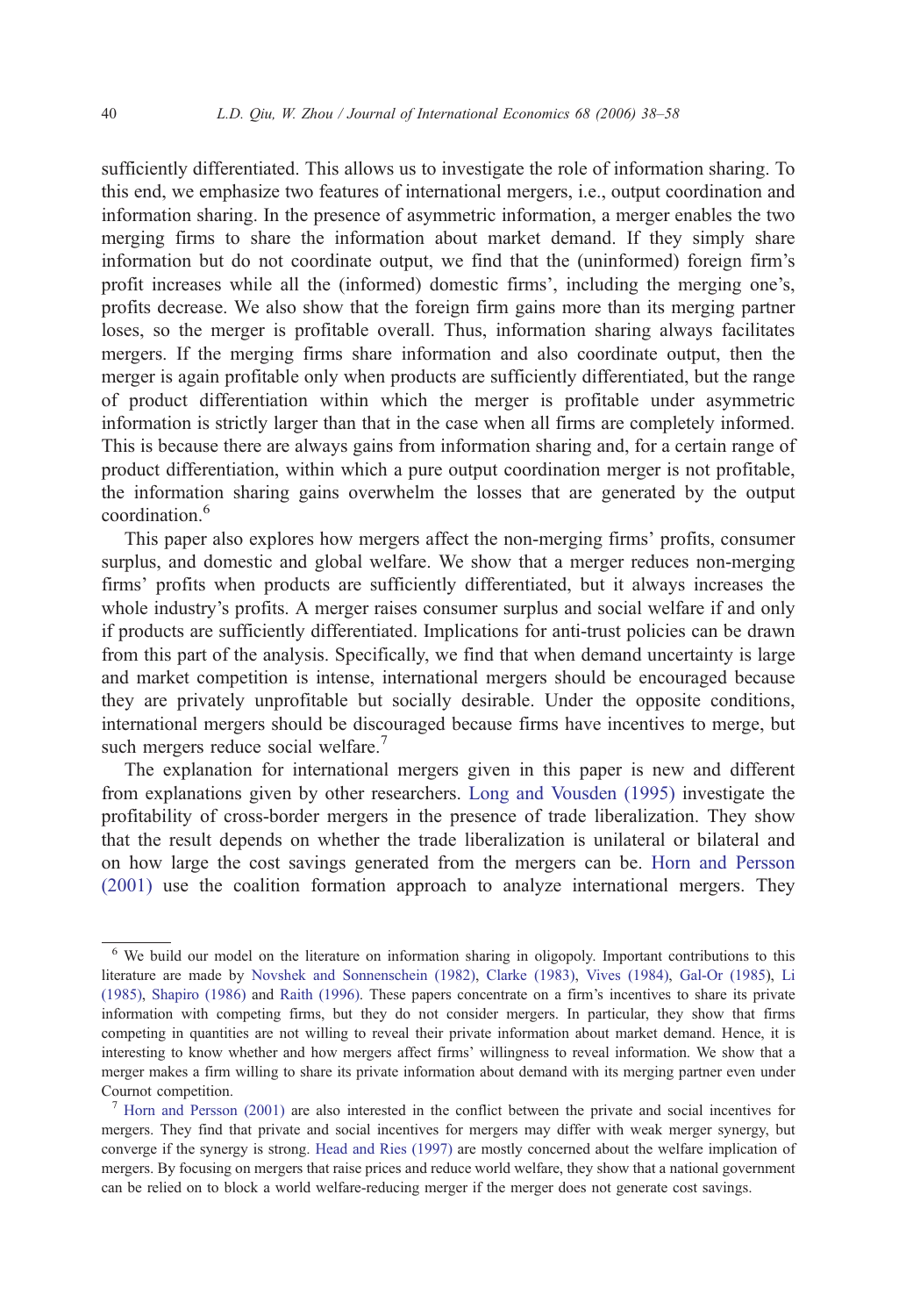show that international mergers may arise due to lower trade costs, contrary to the "tariff jumping" argument. [Lommerud et al. \(2005, in press\)](#page-20-0) explain international mergers as a result of oligopolistic competition in the presence of plant specific unions. They argue that unions are plant specific in the international setting and, hence, international mergers are profitable because wages decrease after the mergers. More recently, [Neary \(2004\)](#page-20-0) uses a general equilibrium model to show that international differences in technology generate incentives for cross-border mergers in which lowcost firms from one country take over high-cost firms from another country. Such mergers serve as instruments of comparative advantage.<sup>8</sup>

The present paper is also related to two other studies on mergers with asymmetric information. Gal-Or  $(1988)$  shows that mergers *may* create informational disadvantages to the merging firms under Cournot competition. Our model differs from [Gal-Or \(1988\)](#page-19-0) in two important aspects. First, while she considers the case when every firm has partial private information about demand, we consider the case when all domestic firms are fully informed while the foreign firm is not. Her case better describes the information structure among domestic firms, but our case is more suitable to characterize the information asymmetry between domestic and foreign firms. Because of this difference, we obtain a different result: the merging firms as a whole *always* benefit from information sharing even under Cournot competition. Second, although firms produce differentiated products, [Gal-Or \(1988\)](#page-19-0) assumes that after the merger, only one product is produced. In contrast, the merging firms in our model continue to produce two differentiated products after the merger.

[Das and Sengupta \(2001\)](#page-19-0) consider private information about both demand and costs. They argue that asymmetric information is always a barrier to mergers. In sharp contrast, we show that asymmetric information is always conducive to mergers. The reason for the different conclusions lies in the assumptions on how information is used in their model and ours. In their model, two firms bargain on a merger deal and each uses its private information to affect the bargaining outcome, but in our model, two firms share information when they merge. In their model, firms receive respective market information before they decide on a merger, but in our model, the reversed sequence is assumed.<sup>9</sup>

The rest of the paper is organized as follows. In Section 2, we present the basic model of international trade under oligopolistic competition and asymmetric information. In Section 3, we focus on output coordination mergers by assuming symmetric information. In Section 4, we bring asymmetric information back to the model in order to examine the implications of asymmetric information on mergers. In Section 5, we explore mergers'

<sup>&</sup>lt;sup>8</sup> In the international trade literature, most studies are concerned with trade and competition policies in the presence of mergers. In particular, researchers in this area are interested in questions such as how trade policies and/or competition policies should respond to mergers, and what the effects of mergers under various policy regimes are. Examples include [Ross \(1988\),](#page-20-0) [Levinsohn \(1996\),](#page-19-0) [Richardson \(1999\),](#page-20-0) [Horn and Levinsohn \(2001\)](#page-19-0) and [Collie \(2003\).](#page-19-0) Unlike these studies, we focus on the incentives for international mergers and the welfare effects of such mergers.

<sup>9</sup> [Banal-Estanol \(2002\)](#page-19-0) investigates incentives to merge when firms have private information about costs, but not about demand.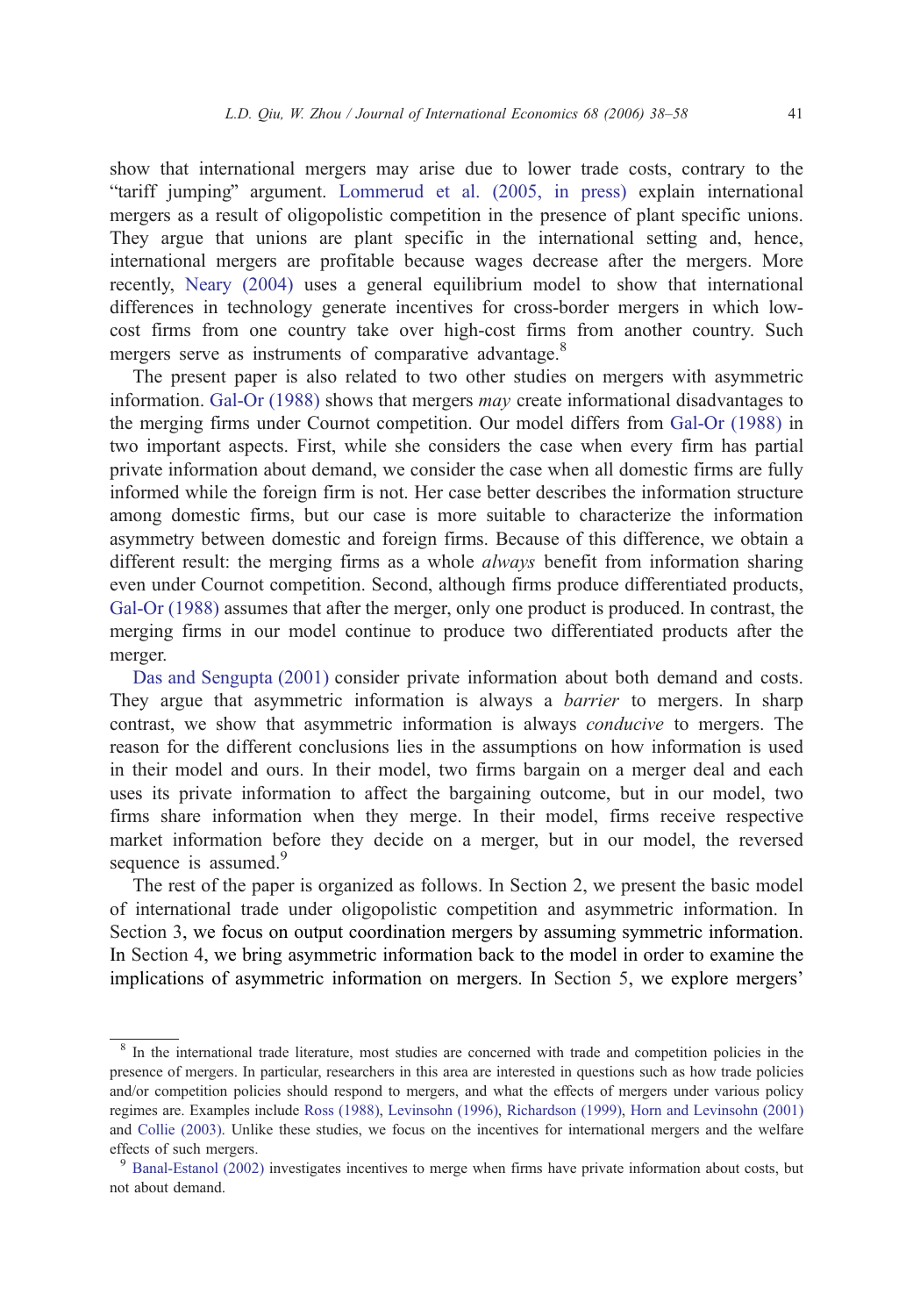welfare effects. In Section 6, we discuss the robustness of the main results. Section 7 concludes the paper. All proofs are contained in the Appendix A.

# 2. The model

In this section, we describe the model under a set of assumptions. In Section 6, we explore implications of relaxing some of these restrictive assumptions. We consider an industry that consists of *n* domestic firms and one foreign firm.<sup>10</sup> The foreign firm competes against all the domestic firms in the domestic market by exporting its product to the market. The foreign firm is indexed by 0 and the domestic firms are indexed by  $i \in \mathbb{N} = \{1, 2, \ldots, n\}$ . Hence, N is the set of all domestic firms, and  $M = \{0\} \cup N$  is the set of all firms. Assume that firms produce differentiated products and the market demand is given as  $p_i = a + \theta - q_i - bQ_{i,i} \in M$ , where  $p_i$  is the price of product i,  $q_i$  is the output of product  $i, a$  is a constant, which is assumed to be sufficiently large so that all firms produce positive amounts in equilibrium,  $b \in (0,1)$  is a constant capturing the extent of product differentiation,  $Q_{-i} = \sum_{j \in M, j \neq i} q_j$  is the total output of all firms other than i, and  $\theta$  is a random variable with zero mean and variance  $\sigma^2 = \text{Var}(\theta) = E(\theta^2)$ .<sup>11</sup> Hence,  $\sigma^2$ captures demand fluctuations.

We consider a two-stage game as follows. In the first stage, one domestic firm, say firm 1, denoted as  $F1$ , and the foreign firm, denoted as  $F0$ , together decide whether or not to merge. In the second stage, all firms produce and compete in the market  $\dot{a}$  la Cournot (see Section 6 for justifications for our focus on Cournot competition). During the transition from stage 1 to stage 2, uncertainty about  $\theta$  is realized and all domestic firms learn the exact value of  $\theta$ . However, the foreign firm continues to be ignorant unless it merges with a domestic firm in the first stage. In Section 6, we argue that, in this model, there exists no market for information transaction and, hence, a merger is the only channel for information acquisition.

We derive and analyze the subgame perfect Nash equilibrium (SPNE) of the abovedescribed game. To abstract away from merger incentives arising from cost synergies, we assume that all firms have zero marginal cost of production and that there is no trade and transportation cost.<sup>12</sup> Without a cost differential, we define a merger between F1 and F0 as sharing information and coordinating their output to maximize joint profits. A merger is profitable if and only if the sum of the profits of  $F1$  and  $F0$  under the merger is greater than that under separate firms. Whenever it is profitable, a monetary transfer can be arranged between  $F0$  and  $F1$  such that both benefit from the merger. Having assumed that, we focus only on merger incentives and pay no attention to the amount of transfer that is necessary to make the merger a reality.

<sup>&</sup>lt;sup>10</sup> Since this study focuses on the incentive to merge between an uninformed foreign firm and an informed domestic firm in an oligopolistic market, it should be clear that our analysis and results should not be altered qualitatively if we allow more than one foreign firm to exist in the model.

<sup>&</sup>lt;sup>11</sup> Implicitly, we also assume that  $\theta$  has finite support, say [ $\theta_L$ ,  $\theta_U$ ], and  $\alpha$  is large enough that, even at  $\theta = \theta_L$ , all

firms have positive output. In this particular model, it turns out that we need to assume  $\theta_L > -(2 + bn - b)a/(2 + bn)$ .<br><sup>12</sup> It is worth pointing out that our model of product differentiation with constant marginal costs is analyti equivalent to an alternative model of homogeneous goods with increasing marginal costs.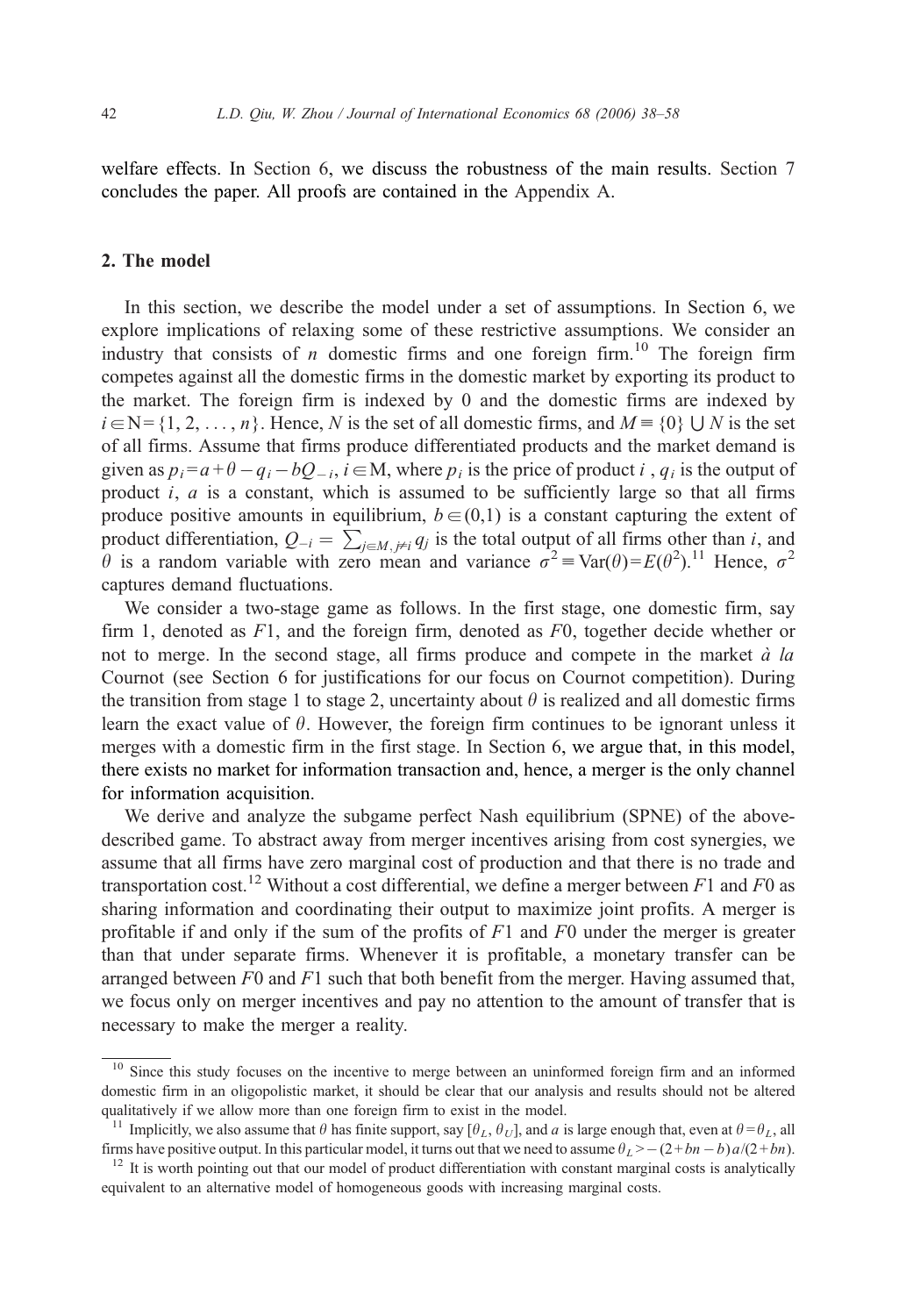## 3. Mergers under symmetric (complete) information

In this section, we assume that all firms (including the foreign firm) have complete information about  $\theta$  before production takes place. This allows us to focus on mergers for output coordination, called an *output coordination merger*. When  $F_0$  and  $F_1$  merge in the first stage, they make output decisions to maximize their expected joint profits.

Suppose there is no merger in the first stage. Then, in the Cournot game all firms have the same equilibrium output and profit:

$$
q^* = \frac{a+\theta}{2+bn} \text{ and } \pi^* = \frac{(a+\theta)^2}{(2+bn)^2}.
$$
 (1)

Suppose now that  $F0$  and  $F1$  merge in the first stage. Then, in the second stage, the merged entity maintains the two separate product lines but chooses  $q_0$  and  $q_1$  to maximize the joint profits,  $(p_0q_0+p_1q_1)$ . The market equilibrium is

$$
q_0^c = q_1^c = \frac{(2-b)(a+\theta)}{2(2+bn-b^2)}, \quad \pi_0^c = \pi_1^c = (1+b)(q_0^c)^2,
$$
 (2)

$$
q_i^c = \frac{a+\theta}{2+bn-b^2}, \quad \pi_i^c = (q_i^c)^2, \quad i \in \{2, \dots, n\}.
$$
 (3)

Direct comparison based on  $(1)$ – $(3)$  yields the difference in total profits of the merged entity before and after the merger:

$$
\Delta \pi^c \equiv (\pi_0^c + \pi_1^c) - (\pi^* + \pi^*) = \frac{b^2(a+\theta)^2 Y(n,b)}{2(2+bn)^2(2+bn-b^2)^2},
$$

where  $Y(n,b) = n^2b^3 - (3n^2 - 4n + 4)b^2 - 4(n-1)b + 4$ . We establish the following result.

Proposition 1. Suppose there is symmetric (complete) information among all firms.

- (i) For any given n, there exists a unique  $b_0(n) \in (0,1)$  such that, for  $b < b_0$ , the SPNE is that the merger occurs in the first stage with the second-stage market outcomes  ${q_0^c, q_1^c, ..., q_n^c}$ , and, for  $b \ge b_0$ , the SPNE is that the merger does not occur in the first stage and all firms produce  $q^*$  in the second stage. Moreover,  $b_0(n)$ decreases with n.
- (ii) In comparison,  $q_0^c = q_1^c < q^*; q_i^c > q^*$  and  $\pi_i^c > \pi^*$  for  $i \in \{2, ..., n\}$ .

The above proposition says that a merger is more likely to be profitable if products are more differentiated and the number of firms in the market is fewer. Moreover, after the merger, the two merging firms produce less than before, while the non-merging firms produce more and have higher profits than before.

 $F0$  and  $F1$  will merge if the merger can increase their joint profits. Without the merger, all firms behave just like in a usual Cournot Nash game in which they compete aggressively. Intensive competition creates negative externalities among the firms. When F0 and F1 engage in an output coordination merger, they reduce or eliminate the negative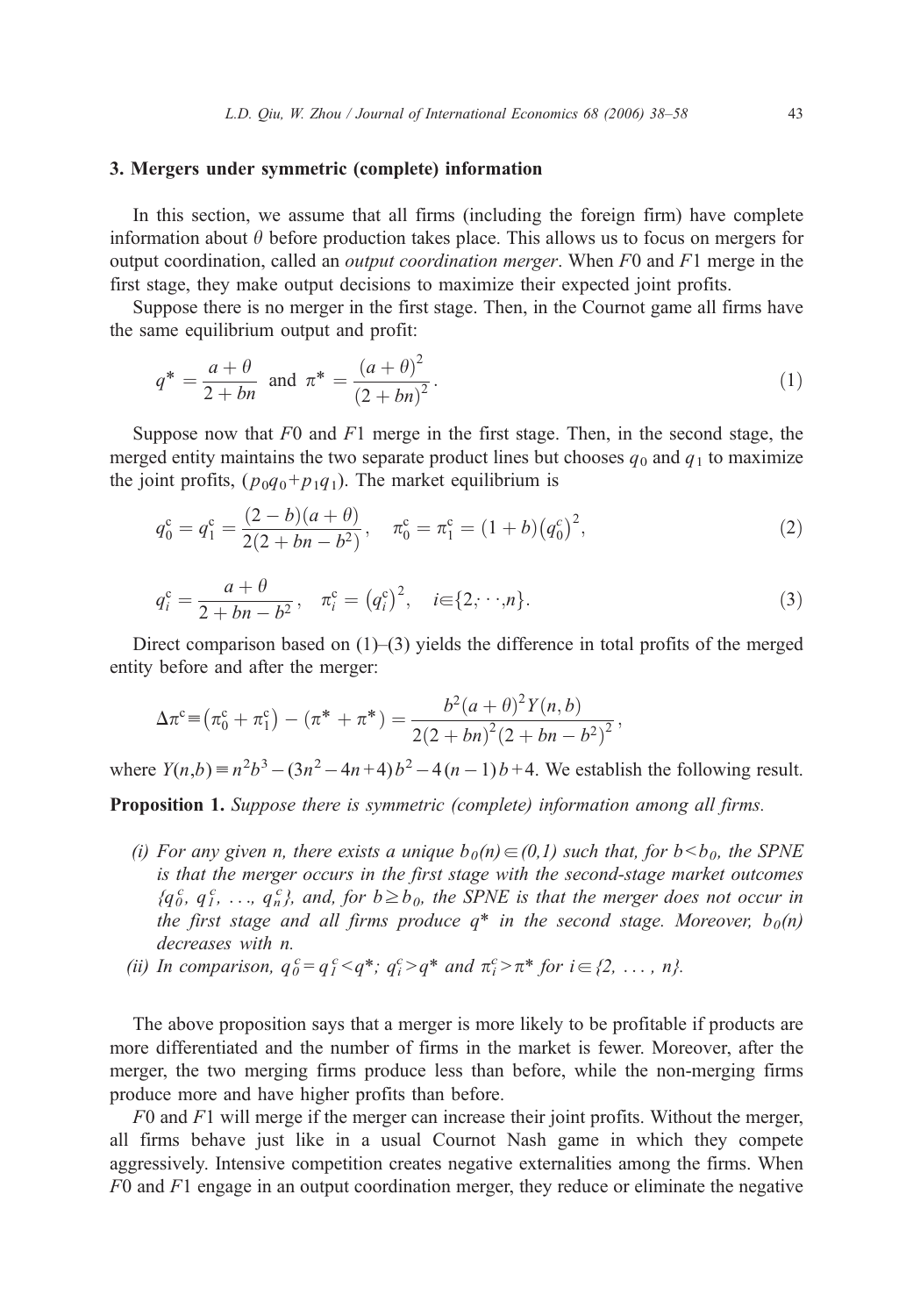externalities between themselves by producing less. Due to strategic substitution, nonmerging firms will raise their output and benefit from the reduced competition. Although F0 and F1 benefit from internalizing the negative externalities between themselves, they suffer a loss because non-merging firms increase their output. Hence, output coordination mergers do not guarantee larger profits for the merged entity. Proposition 1 shows that output coordination mergers bring the merged entity more benefit than harm if and only if the products are sufficiently different. The conventional result that mergers are not profitable under Cournot competition ([Salant et al., 1983\)](#page-20-0) is a special case of Proposition 1 for  $b = 1^{13}$ 

#### 4. Mergers under asymmetric information

We now return to the asymmetric information case. In order to understand the role of information sharing in international mergers, we assume in Subsection 4.1 that when a merger occurs in the first stage,  $F1$  shares its information with  $F0$ , but, in the second stage, they compete in the market as if they were still independent firms. We call this type of merger an *information sharing merger*. In Subsection 4.2, we investigate an individual firm's incentives for information revelation and acquisition without mergers. Finally, in Subsection 4.3, we analyze *full-fledged mergers* in which  $F0$  and  $F1$  share information and coordinate output.

# 4.1. Merger for information sharing

#### 4.1.1. Second-stage analysis

Suppose there is no merger in the first stage. Then, we have the usual Cournot game with  $F0$  having incomplete information in the second stage. It is easy to obtain the solution to the game:

$$
q_0^{\rm u} = \frac{a}{2 + bn} \text{ and } q^{\rm u} = \frac{a}{2 + bn} + \frac{\theta}{2 + bn - b}.
$$
 (4)

 $F0$ 's and  $F1$ 's realized profits are

$$
\pi_0^{\mathrm{u}} = (q_0^{\mathrm{u}})^2 + \frac{(2-b)a\theta}{(2+bn)(2+bn-b)} \text{ and } \pi^{\mathrm{u}} = (q^{\mathrm{u}})^2. \tag{5}
$$

We next suppose that  $F0$  and  $F1$  engage in an information sharing merger in the first stage, in which  $F1$  reveals information to  $F0$ . Then, the second stage game becomes the usual Cournot game with complete information, i.e., all firms (including  $F0$ ) know the realization of  $\theta$ . This has been derived in (1) and can be rewritten as:

$$
q_0^s = q^s = \frac{a+\theta}{2+bn}
$$
 and  $\pi_0^s = \pi^s = \frac{(a+\theta)^2}{(2+bn)^2}$ . (6)

<sup>&</sup>lt;sup>13</sup> In fact, [Lommerud and Sorgard \(1997\)](#page-19-0) have also reached the same result.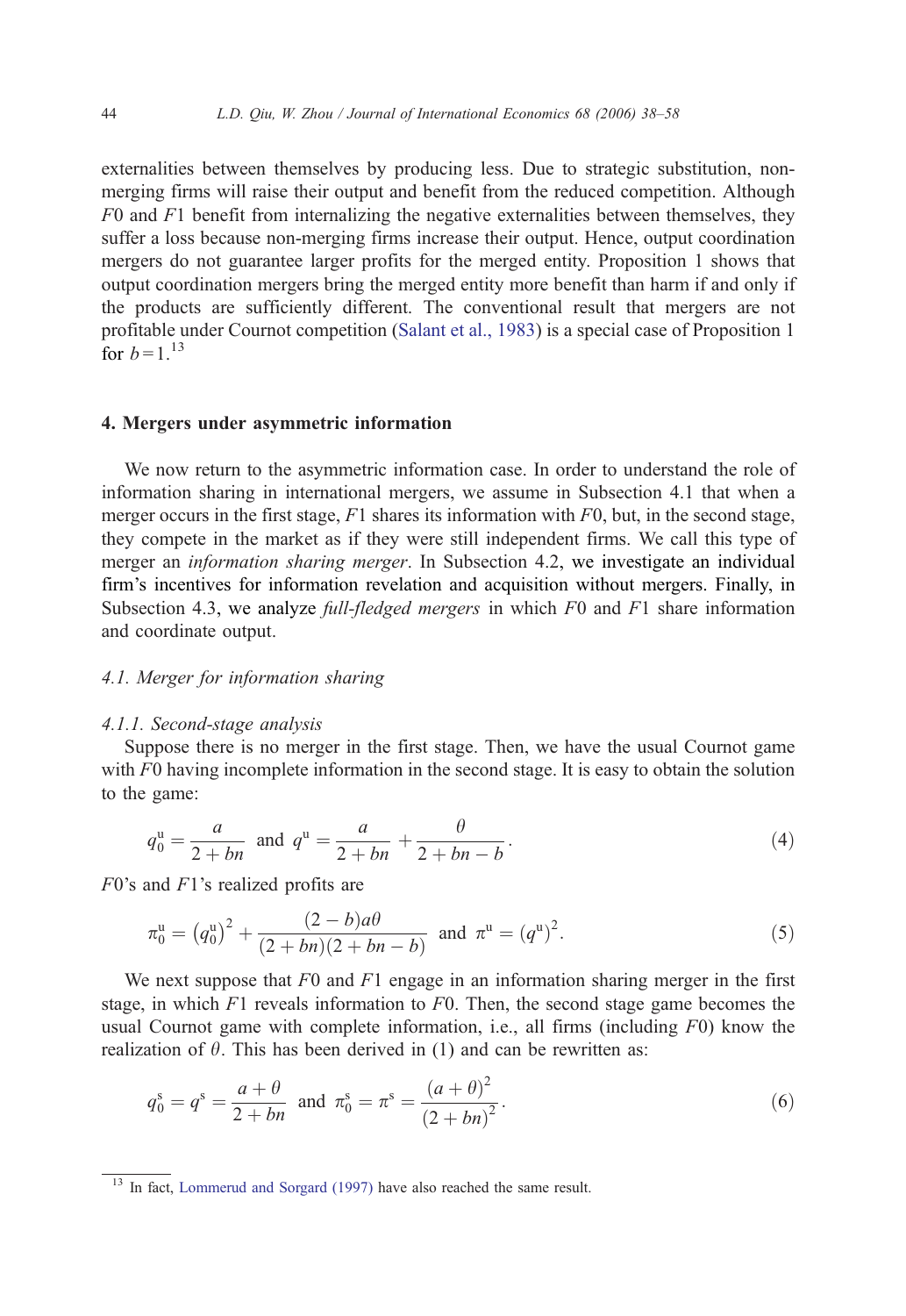## 4.1.2. Information sharing and the first-stage analysis

In the first stage,  $F0$  and  $F1$  decide whether or not to merge in order to share information. The necessary and sufficient condition for a merger is that the merged entity's expected profits must be greater than the sum of  $F0$ 's and  $F1$ 's expected profits without the merger. Using (5) and (6), the comparison is reduced to

$$
E[(\pi_0^s + \pi^s) - (\pi_0^u + \pi^u)] = \frac{\sigma^2 Z(n, b)}{(2 + bn^2 (2 + bn - b)^2} > 0,
$$
\n(7)

where  $Z(n,b) = (2 + bn - 2b)^2 - 2b^2$ . Note  $\partial Z(n,b)/\partial n > 0$  and  $Z(2,b) = 4 - 2b^2 > 0$  except at  $b=1$ . We have  $n \geq 2$  and so  $Z(n,b)>0$ . The collective profit of the merged entity is always higher than the sum of the two firms without the information sharing merger. Provided that there is a mechanism for appropriate inter-firm profit transfer, F0 and F1 always choose to merge.

Proposition 2. Suppose that the merging firms (F0 and F1) only share information but do not coordinate output.

- (i) The SPNE is characterized as below: F0 and F1 merge in the first stage; F0 produces  $q_0^s$ ; and every domestic firm produces  $q^s$ . The merged entity's profit is  $(\pi_0^s + \pi^s)$ , and every other domestic firm's profit is  $\pi^s$ .
- (ii) For a larger  $\sigma^2$ , a smaller n (except when  $n=2$ ), or a smaller b, the net profit gains from the merger are larger. More precisely,

$$
\frac{\partial E\left[\left(\pi_0^s + \pi^s\right) - \left(\pi_0^u + \pi^u\right)\right]}{\partial \sigma^2} > 0;
$$
\n
$$
\frac{\partial E\left[\left(\pi_0^s + \pi^s\right) - \left(\pi_0^u + \pi^u\right)\right]}{\partial n} < 0 \qquad \text{(for } n \ge 3);
$$
\n
$$
\frac{\partial E\left[\left(\pi_0^s + \pi^s\right) - \left(\pi_0^u + \pi^u\right)\right]}{\partial b} < 0.
$$

We explain the intuition for Proposition 2 at the end of Subsection 4.3.

## 4.2. Incentives for information revelation and acquisition

Even without a merger, will any informed domestic firm voluntarily reveal its private information to the uninformed  $F0$ ? Does the uninformed  $F0$  benefit from getting more information? We search for answers to these questions in this subsection. Let us compare (5) and (6).

$$
E(\pi_0^s - \pi_0^u) = \frac{\sigma^2}{(2 + bn)^2} > 0,
$$
\n(8)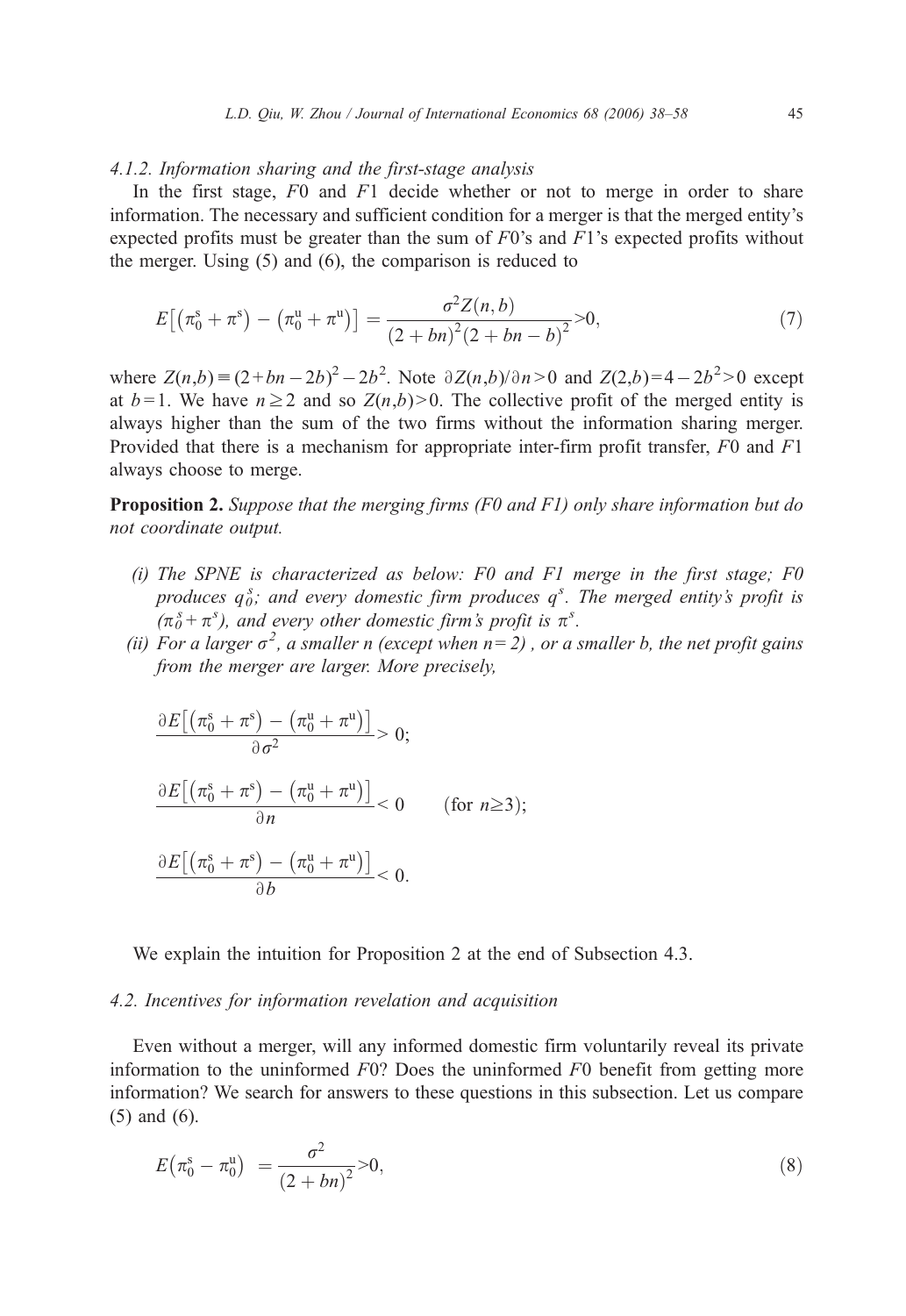$$
E(\pi^s - \pi^u) = -\frac{b(4+2bn-b)\sigma^2}{(2+bn)^2(2+bn-b)^2} < 0.
$$
\n(9)

Hence, we establish the following result.

## Proposition 3.

- (i) In the model with one uninformed foreign firm and n informed domestic firms, the foreign firm always wants to acquire information about the demand, but in the absence of a merger, the domestic firms are not willing to reveal the information.
- (ii) For a larger  $\sigma^2$  or a smaller n, the uninformed foreign firm's gain from acquiring information becomes larger and the loss to each informed domestic firm from revealing information, if it does, also becomes larger. For a smaller b, the foreign firm's gain is larger, but the domestic firms' loss may be larger or smaller. More precisely,

$$
\frac{\partial E(\pi_0^s - \pi_0^u)}{\partial \sigma^2} > 0, \quad \frac{\partial E(\pi_0^s - \pi_0^u)}{\partial n} < 0, \quad \frac{\partial E(\pi_0^s - \pi_0^u)}{\partial b} < 0;
$$
  

$$
\frac{\partial E(\pi^s - \pi^u)}{\partial \sigma^2} < 0, \quad \frac{\partial E(\pi^s - \pi^u)}{\partial n} > 0,
$$
  

$$
\frac{\partial E(\pi^s - \pi^u)}{\partial b} < 0 \quad \text{(for small } b), > 0 \quad \text{(for large } b).
$$

Hence, as indicated by part (i) of the proposition, information sharing benefits the uninformed firm, but hurts all informed firms. Without the information, F0 under produces when actual demand is high, but over produces when actual demand is low. With the information, however, it is able to produce more accurately according to the demand, which creates a positive value for  $F0$ . In contrast, without revealing information, the informed domestic firms benefit from the foreign firm's underproduction (when demand is high), but lose from its overproduction (when demand is low). The gain from not revealing information more than compensates for the loss. Hence, in the absence of an information sharing merger in the first stage, no domestic firm will reveal information to  $F_0$  and the equilibrium is given by (4) and (5).

To understand the effect of information sharing on profit changes, note that  $\pi_0 = p_0 q_0$ for F0 and  $\pi_i = p_i q_i$  for the domestic firms, where the price functions are  $p_0 = a + \theta - q_0 - b n q$  and  $p_i = a + \theta - q_i - b (n - 1) q_i - b q_0$ . Let us examine F0's profit change first. With demand fluctuation, F0's price also fluctuates but its output does not in the absence of information sharing. However, when it receives the information, F0 produces output according to the realized demand and so its output and price moves accordingly. Since  $q_0^s$  and  $p_0^s$  move in the same direction, the ability to move creates a positive value for F0. F0's gain from information acquisition is positively correlated with the degree of price fluctuation under information sharing. The fluctuation is captured by  $a+\theta - b n q^{s} = 2(a+\theta)/(2+bn)$  from F0's price function.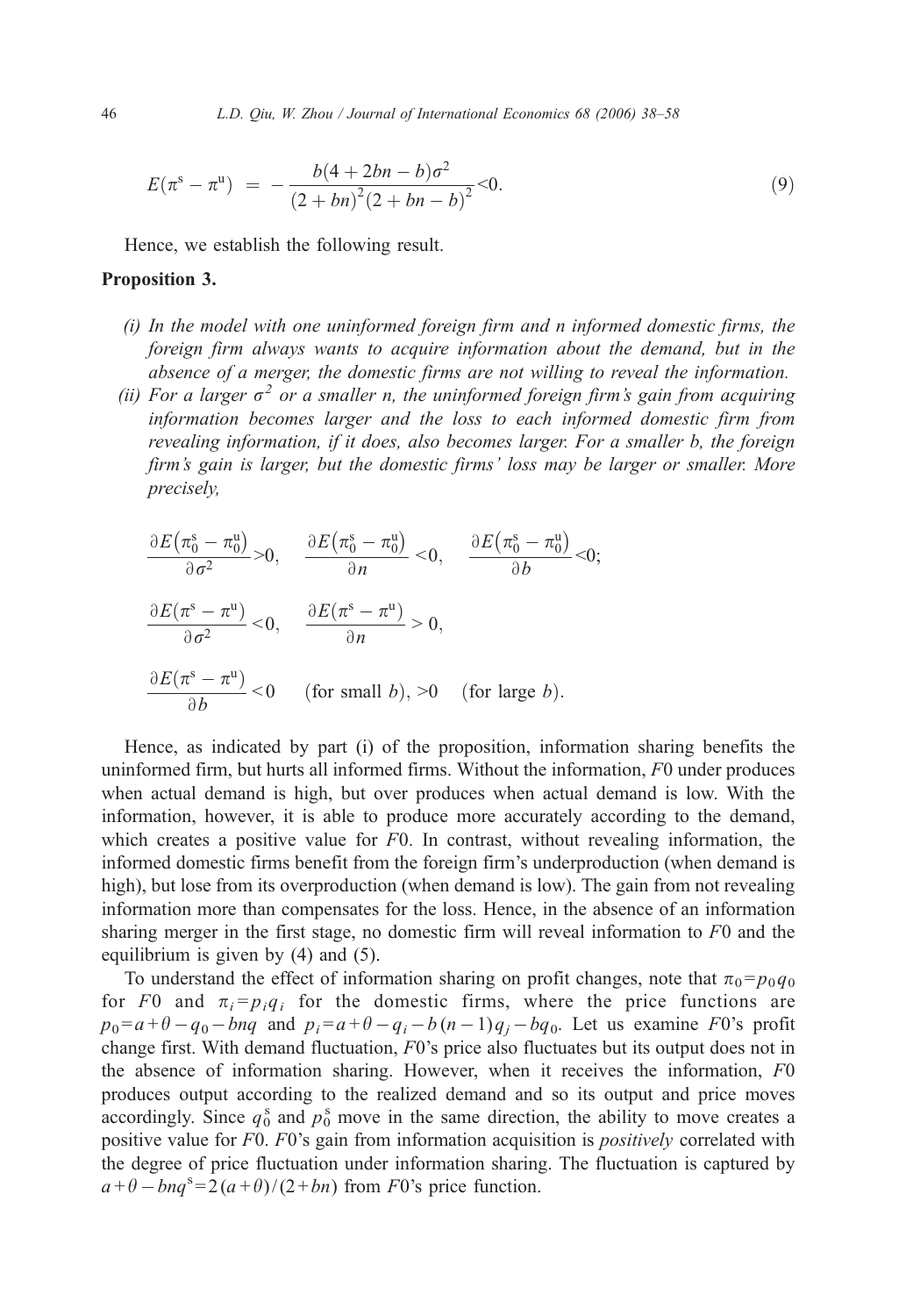In contrast, both the output and price of a domestic firm fluctuate as demand changes, with or without information sharing. However, due to  $F0$ 's ability to adjust its output in the case of information sharing, a domestic firm's fluctuation of output and price is smaller with information sharing than without. This reduction in fluctuation lowers a domestic firm's expected profits. A domestic firm's loss from information revelation is positively correlated with the degree of the reduction in its price fluctuation. Basically, if demand fluctuates more, the private information for the informed domestic firms also becomes more valuable and it is also more desirable for F0 to acquire it.

With the above understanding, the intuition behind part (ii) of Proposition 3 becomes clear.

A well-established literature on information sharing under oligopoly has shown that firms have no incentives to reveal their private information about the market demand if they compete in quantities (see, for example, [Gal-Or, 1985\)](#page-19-0).<sup>14</sup> Our Proposition 3 confirms this result and goes further to show that the uninformed firm has incentives to acquire the information. Moreover, it shows how various parameters (the degree of demand fluctuation, the market structure and product differentiation) affect the incentives. Our Proposition 2 adds to the literature by showing that the uninformed firm's gain from information sharing outweighs the loss to an informed firm, which provides incentives for them to engage in an information sharing merger.

The intuition behind such a result in Proposition 2 is as follows. Output fluctuates because of  $\theta$ , and informed firms benefit from the fluctuation. Before the merger, however,  $F_0$  does not gain from the fluctuation.  $F_1$ 's gain is proportional to the degree of the fluctuation, by a factor of  $1/[2 + b(n-1)]^2$ . After the information sharing merger, each firm including F0 gains from the fluctuation by a factor of  $1/(2 + bn)^2$ . Compared with the case without the merger,  $F1$ 's gain is smaller, but  $F0$ 's gain is larger with the merger. The final comparison rests on that between  $2/(2 + bn)^2$  (with a merger) and  $1/[2 + b(n - 1)]^2$ (with no merger), which is equivalent to the sign of  $Z(n,b)$ . We have shown that  $Z(n,b)$  > 0 except at  $b = 1$  and  $n = 2$ , but  $Z(2,1) = 0$ . That is, the total gain to the merging firms from the output fluctuation is greater than  $F1$ 's gain in the absence of a merger.

#### 4.3. Merger for information sharing and output coordination

In this subsection, we examine the full-fledged merger under asymmetric information. We have already obtained the expressions of all the equilibrium quantities and profits before a merger (in Subsection 4.1) and after a merger (in Section 3). Thus, letting  $\Delta \pi^a = (\pi_0^c + \pi_1^c) - (\pi_0^u + \pi_1^u)$  denote the profit differential for the merged entity, we obtain

$$
E(\Delta \pi^{a}) = \frac{1}{(2 + bn)^{2}} \left[ \frac{\sigma^{2} Z(n, b)}{(2 + bn - b)^{2}} + \frac{b^{2} (a^{2} + \sigma^{2}) Y(n, b)}{2(2 + bn - b^{2})^{2}} \right].
$$

<sup>&</sup>lt;sup>14</sup> However, both [Kirby \(1988\)](#page-19-0) and [Hwang \(1994\)](#page-19-0) show that firms may have a mutual incentive to share their information, depending on the properties of their cost and demand functions.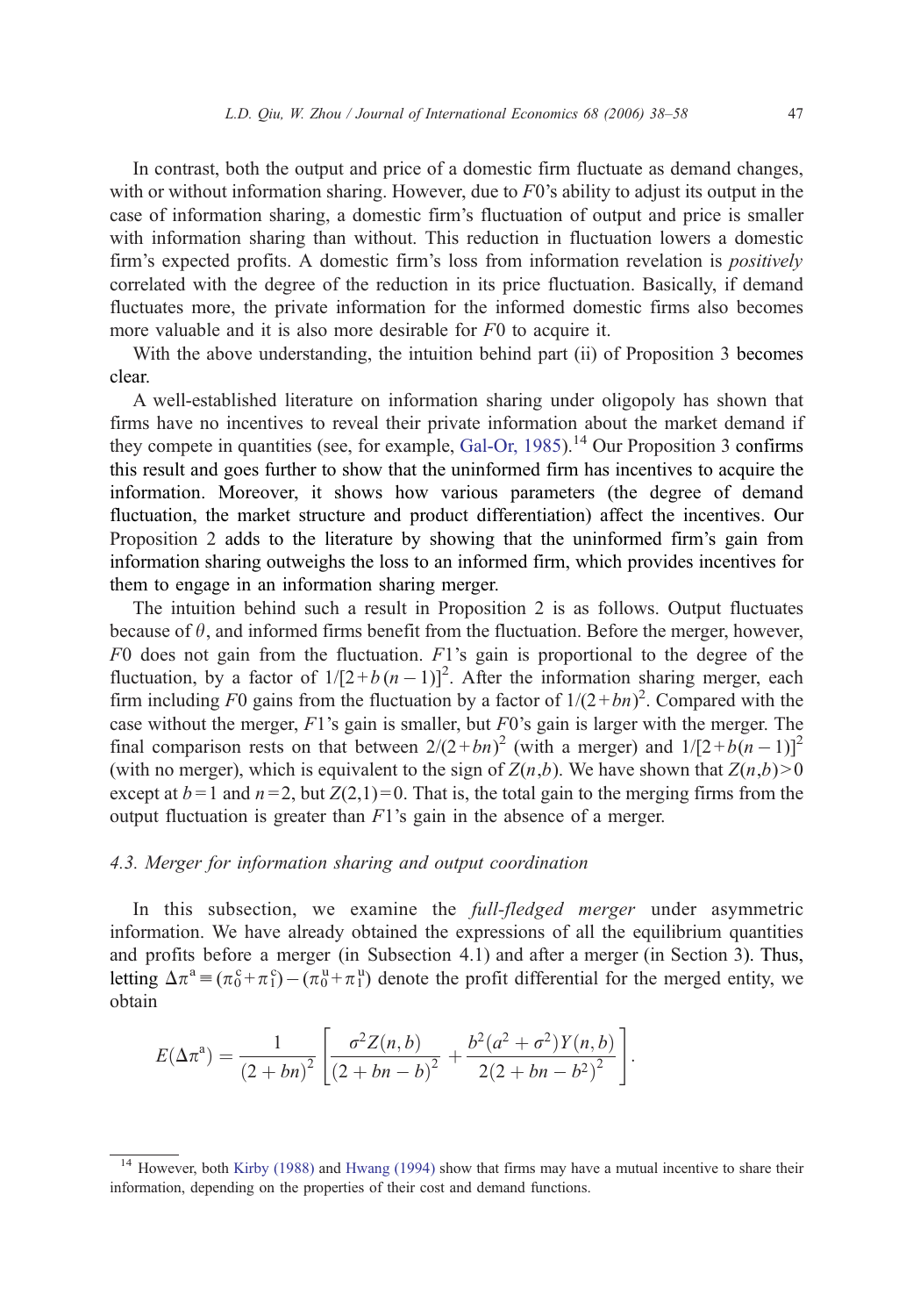<span id="page-10-0"></span>We can show that for any given  $n(\geq 2)$ , there exists a unique  $b_1(n) \in (0,1)$  such that

$$
\begin{cases}\nE(\Delta \pi^a) > 0 & \text{for all} \quad b \in [0, b_1) \\
E(\Delta \pi^a) = 0 & \text{at} \quad b = b_1 \\
E(\Delta \pi^a) < 0 & \text{for all} \quad b \in (b_1, 1].\n\end{cases}
$$
\n(10)

Moreover,  $b_1(n) > b_0(n)$ . Thus, we establish the following proposition.

Proposition 4. In the SPNE under asymmetric information, for any given n, there exists a unique  $b_1(n) \in (b_0(n), 1)$ . If  $b < b_1$ , then F0 and F1 merge in the first stage, with the second-stage market outcomes  $\{q_0^c, q_1^c, \ldots, q_n^c\}$  as given in (2) and (3). If  $b \ge b_1$ , then F0 and F1 do not merge in the first stage, with the second-stage market outcomes  $\{q_0^u, q_1^u,$  $\ldots$ ,  $q_n^u$  as given in (4).

Proposition 4 says that a merger is profitable if and only if products are sufficiently differentiated. Since  $b_1 > b_0$ , a merger occurs more often under asymmetric information than under symmetric information.

#### 5. Welfare analysis

We have so far examined firms' incentives for mergers and now we investigate the welfare implications of mergers under asymmetric information. In particular, we want to know how mergers affect total industrial profits, consumer surplus, and social welfare. The results are summarized in Section 5.4 where the policy implications are also discussed.

#### 5.1. Industrial profits

In previous sections, we have shown that under certain conditions, the joint profit of the merging firms is increased after the merger. The non-merging firms, however, can be affected differently.

Look at the information sharing merger first. Eq. (9) indicates that every nonmerging firm's profit drops after  $F1$  reveals the information to  $F0$ . We can show that  $F0$ 's gain is larger (smaller) than the total loss to all informed firms if  $b$  is small (large). Next, in the case of an output coordination merger under symmetric information, the market competition is reduced after the merger. Hence, total industrial profits increase. Finally, we

Table 1 The welfare implications of mergers

| Type of merger      | Industrial profit | Consumer surplus | Global welfare  |
|---------------------|-------------------|------------------|-----------------|
| Output coordination |                   |                  |                 |
| Information sharing | $+$ for small b   |                  |                 |
| Full-fledged        |                   | $+$ for small b  | $+$ for small b |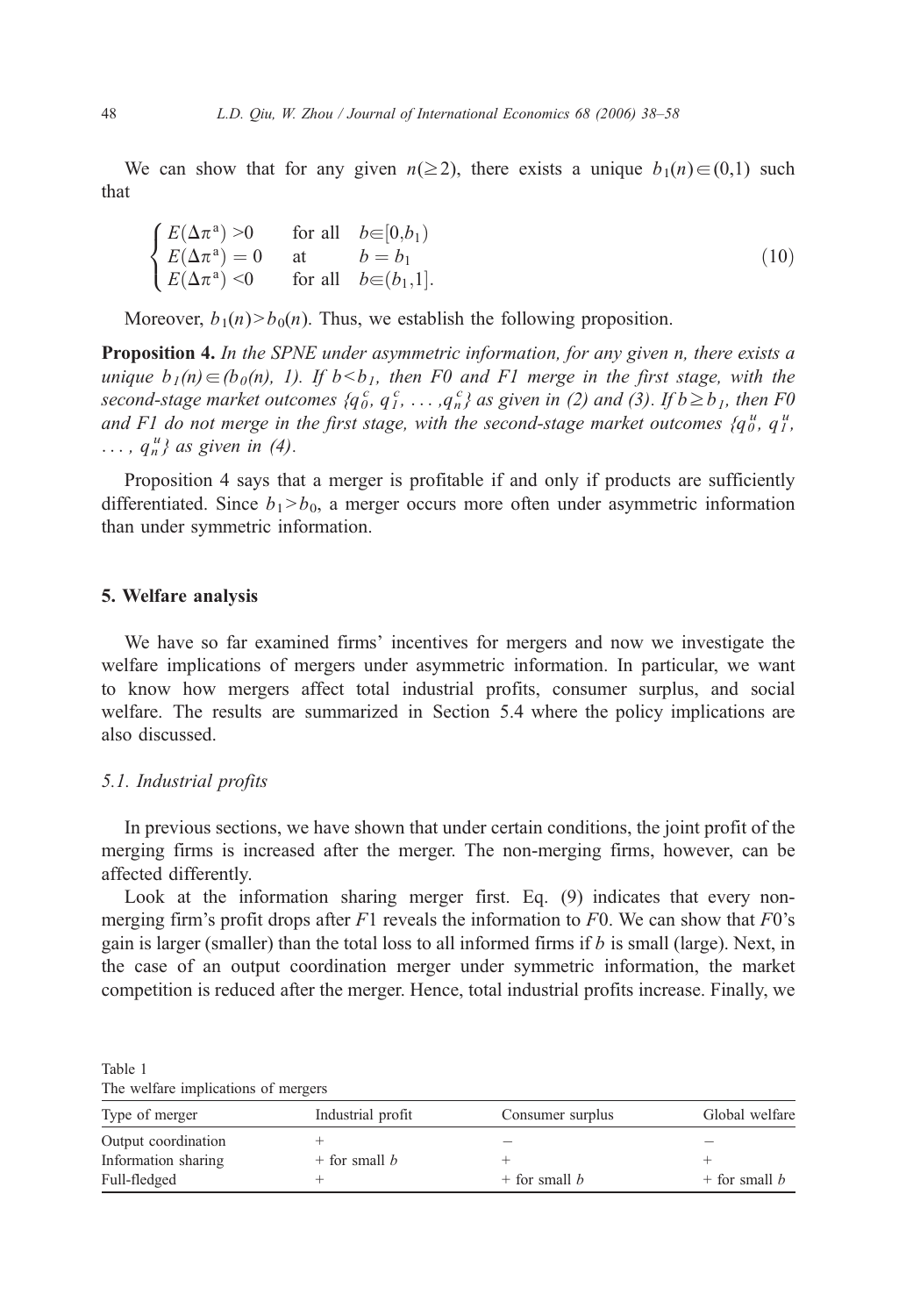examine the net effect of the merger under asymmetric information and summarize the comparison in the following proposition.

Proposition 5. In a market with one uninformed foreign firm and n informed domestic firms, if a domestic firm and the foreign firm merge, total industrial profits increase when the market is not too competitive (more precisely,  $n<20$ ).<sup>15</sup>

## 5.2. Consumer surplus

Next, we look at the changes in consumer surplus due to a merger. In the beginning of Section 2, we specified the demand functions, which can be derived from a representative consumer's utility function as given below:

$$
U = (a + \theta) \sum_{i} q_{i} - \frac{1}{2} \sum_{i} q_{i}^{2} - \frac{b}{2} \sum_{i} \sum_{j \neq i} q_{i} q_{j}
$$
  
=  $(a + \theta) \sum_{i} q_{i} - \frac{1}{2} \sum_{i} q_{i}^{2} - \frac{b}{2} \left[ \left( \sum_{i} q_{i} \right)^{2} - \sum_{i} q_{i}^{2} \right].$ 

Consumer surplus is defined as the net benefit from consumption:  $CS = U - \sum_{i=0}^{n} p_i q_i$ . By comparing the consumer surplus without any merger  $(CS_N)$  to the consumer surplus under the information sharing merger  $(CS<sub>S</sub>)$ , we obtain

$$
E(CS_S - CS_N) = \frac{b^2(3-b)n^2 + b(8-5b+b^2)n + (2-b)^2}{2(2+bn)^2(2+bn-b)^2} \sigma^2 > 0.
$$

Hence, information sharing between the firms unambiguously benefits consumers. By comparing  $CS_S$  to the consumer surplus under the full-fledged merger  $(CS_M)$ , we also have  $E(CS_M - CS_S) = b(a^2 + \sigma^2) F/4 (2 + bn)^2 (2 + bn - b^2)^2 < 0$ , where  $F = -b^2$  $(8-5b+b^2)n^2-2b(3+b)(2-b)^2n-2(8-6b-2b^2+b^3)$ <0. The reason is simple: output coordination reduces market competition, which hurts consumers.

The combined effect of the full-fledged merger under asymmetric information,  $E(CS_M - CS_N)$ , is the result of the two conflicting forces above. In simulations,<sup>16</sup> we can see that the pattern of consumer surplus changes with the merger: Given  $\sigma^2/a^2$  and n, there exists a critical level of b such that the consumer surplus is higher (lower) after the merger if *b* is smaller (larger) than the critical level.

# 5.3. Global welfare

Global welfare consists of consumer surplus and all producers' profits. Since we have assumed that production costs are zero, global welfare is simply equal to U.

<sup>&</sup>lt;sup>15</sup> We can also prove that "demand fluctuation is not too severe (more precisely  $\sigma^2/\alpha^2 < 0.44$ ) and market is not too competitive (more precisely  $n\leq36$ )" is another sufficient condition for industrial profits to increase.

<sup>&</sup>lt;sup>16</sup> Details of the simulation results are available from the authors upon request.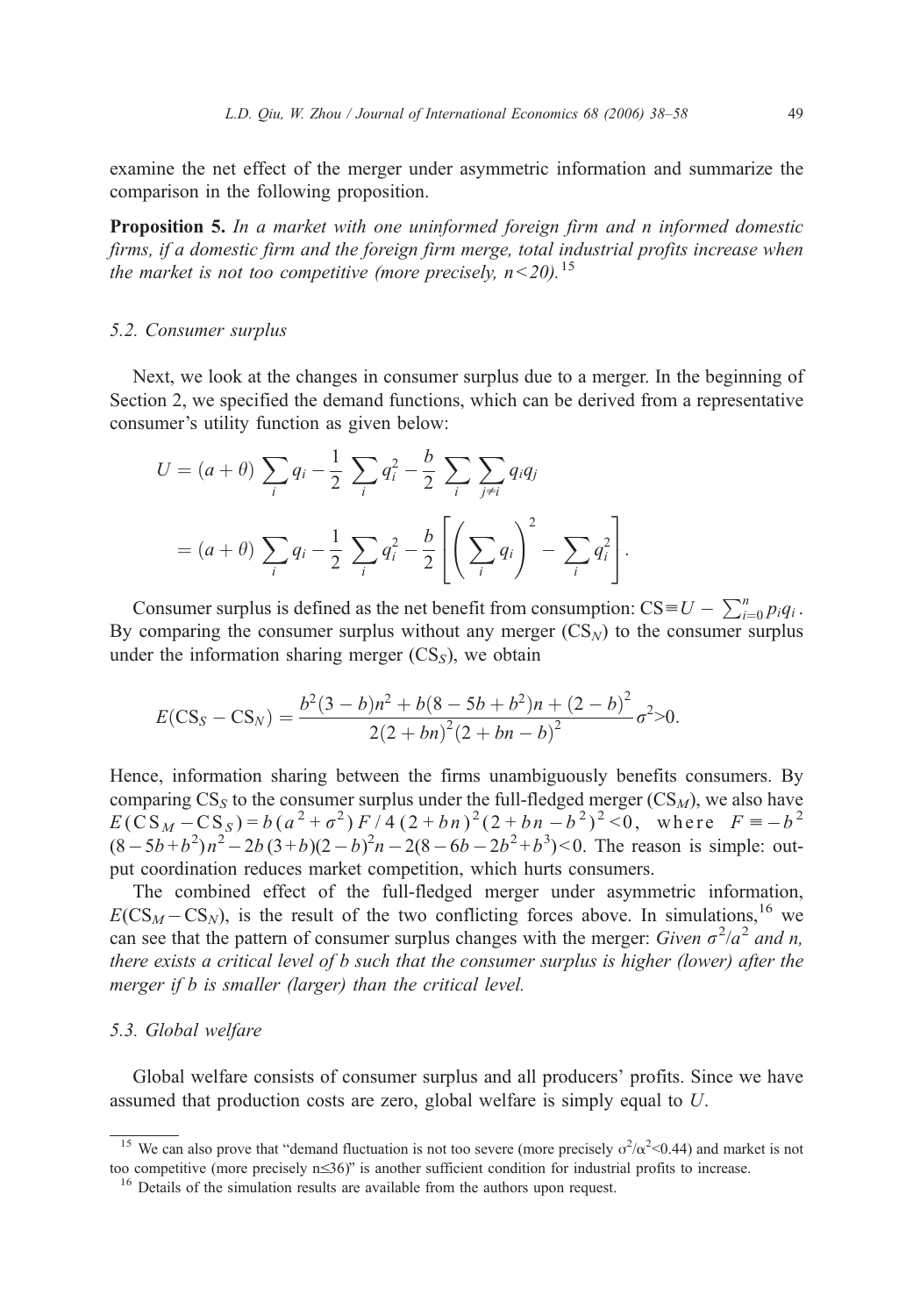In the case of no merger, global welfare is

$$
U_N = \frac{(n+1)(3+bn)a^2}{2(2+bn)^2} + \frac{(3n+bn^2+2-b)a\theta}{(2+bn)(2+bn-b)} + \frac{n(3+bn-b)}{2(2+bn-b)^2}\theta^2.
$$

In the case of an information sharing merger between  $F_0$  and  $F_1$ , global welfare is  $U_s = (n+1)(3+bn)(a+\theta)^2/2(2+bn)^2$ . Under the full-fledged merger, global welfare is  $U_M = [2bn^2 + (6+2b-4b^2)n + 6-4b-5b^2+3b^3](a+\theta)^2/4(2+bn-b^2)^2$ .

Based on the above results, we can examine the welfare changes from the merger. First,  $E(U<sub>S</sub> - U<sub>N</sub>) > 0$ . That is, information sharing increases global welfare. Second,  $E(U_M - U_S) \leq 0$ . Hence, output coordination reduces global welfare because it lowers market competition. The net effect of the full-fledged merger under asymmetric information depends on the relative degree of these two conflicting effects. We can show that  $E(U_M - U_N) \leq 0$  if and only if  $\sigma^2$  is sufficiently low.

In simulations, we can see another pattern of the global welfare changes brought about by a merger: Given  $\sigma^2/a^2$  and n, there exists a critical level of b such that the global welfare is higher (lower) after the merger if b is smaller (larger) than the critical level.

#### 5.4. Summary and policy implications

We summarize the results of this section in [Table 1,](#page-10-0) where  $+$  indicates an increase and a decrease.

Let us next investigate whether private incentives to merge are compatible with social incentives. It suffices to give three numerical examples to illustrate the basic points. First, suppose  $\sigma^2/a^2$  = 0.6 and n = 15 (uncertainty is large and the market is very competitive). By calculation, we obtain that  $\Delta \pi^a > 0$  if and only if  $b \le 0.61$  and  $E(U_M - U_N) > 0$  if and only if  $b \le 0.66$ . This indicates that (a) whenever the two firms decide to merge, the merger increases the global welfare, and (b) it is possible that a merger raises the global welfare but the firms do not have incentives to merge, which is the case when  $b \in (0.61, 0.66]$ .

Second, suppose  $\sigma^2/a^2 = 0.3$  and  $n = 15$  (uncertainty is small and the market is very competitive). Then, we have  $\Delta \pi^a > 0$  if and only if  $b \le 0.48$  and  $E(U_M - U_N) > 0$  if and only if  $b \le 0.46$ . That is, when the two firms merge, global welfare increases in some cases but decreases in others. Hence, sometimes a merger should be encouraged and sometimes it should be discouraged. The same qualitative conclusion holds in a third example in which  $\sigma^2/a^2 = 0.6$  and  $n = 8$  (uncertainty is large and the market is not very competitive). In this case, we have  $\Delta \pi^2 > 0$  if and only if  $b \le 0.64$  and  $E(U_M - U_N) > 0$ if and only if  $b \le 0.61$ .

We can draw a hypothesis from the above analysis: When demand uncertainty is large and market competition is intense, international mergers should be encouraged (because mergers are socially desirable but some are not taken up by firms); however, when demand uncertainty is very small and market competition is very weak, international mergers should be discouraged (because mergers occur but are not socially beneficial).

The above should be viewed as a policy recommendation by economists who are concerned with total efficiency. However, we can show that even if anti-trust authorities care just about consumer welfare, the same policy recommendation can still be made.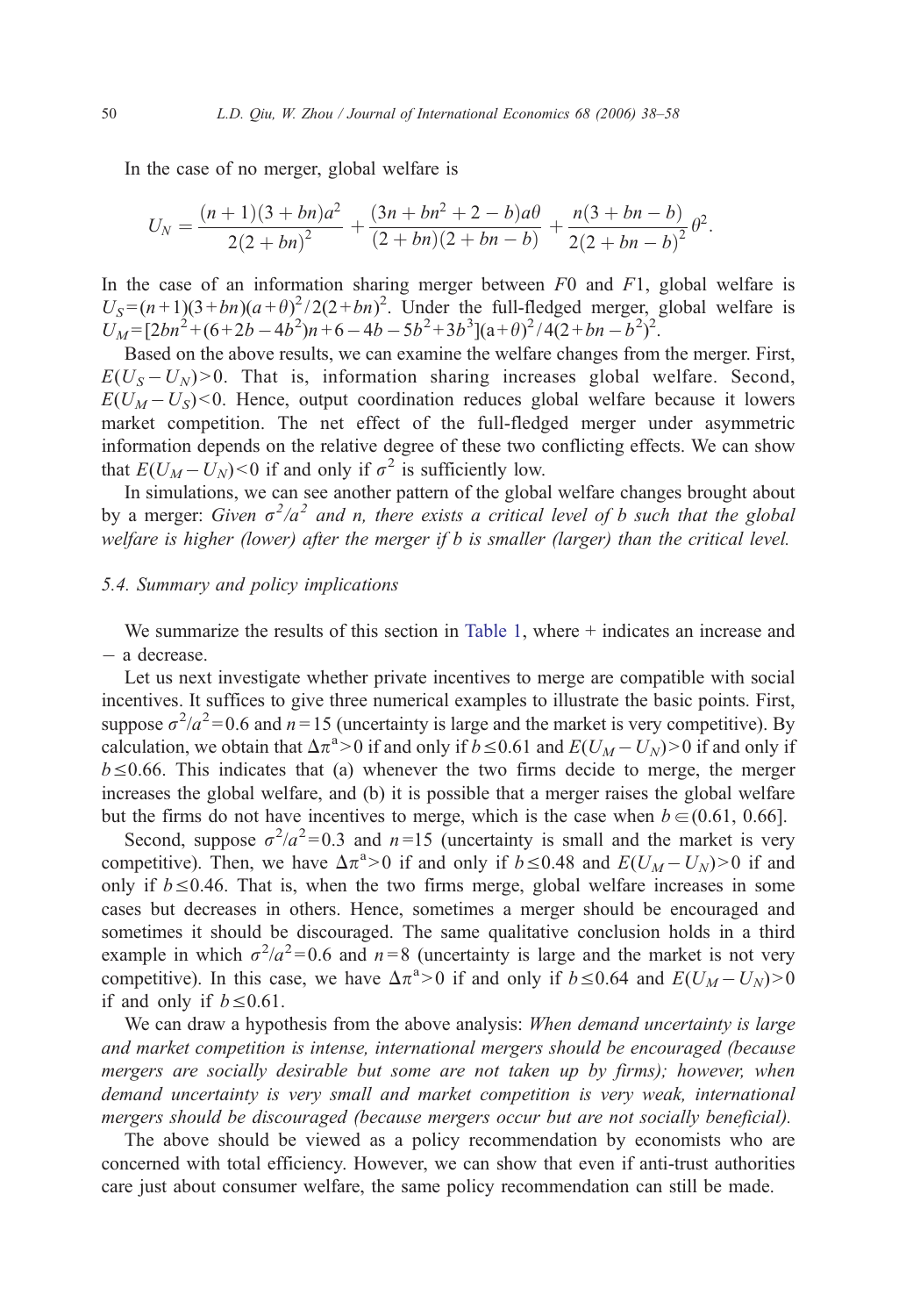We should always be cautious when drawing welfare implications based on a specific model. The above welfare analysis is conducted based on the situation when an international merger occurs due to the benefit of information sharing. If the international merger also generates other synergies, such as cost advantages as emphasized by [Perry and](#page-20-0) Porter (1985) and [Farrell and Shapiro \(1990\),](#page-19-0) the welfare implications might be different from those discussed/suggested above.

# 6. Robustness

How robust are the main results derived in this paper? In this section, we explore the robustness in a number of contexts.

# 6.1. Information exchange through markets and contracts

In the model described in Section 2, we *assumed* that merger is the only way for F0 to acquire information. We now argue that due to the specific nature of information, contracts and markets generally do not exist for information exchange. To demonstrate this point, we now modify the game so that firms have more options for information acquisition. In addition to mergers, we assume that firms may also sign a contract or sell information. If a contract is signed in the first stage between F0 and F1, F1 promises to tell F0 the true  $\theta$ once the information is available. In return,  $F0$  will pay a fixed amount,  $T$ , to  $F1$ . If neither a merger nor a contract is chosen, then after all domestic firms receive the information about  $\theta$ , a market for information is opened: F0 demands the information and all domestic firms supply the information.

Because the contract or market transaction is about information, the verifiability of information becomes crucial. To this end, we add some realistic elements to our model. (Note that we did not do so in the previous sections because such elements do not affect the qualitative results but make the expressions messier.) First, a firm can only observe the market price of each good but not its competitors' outputs. Second, suppose that demand is given by  $p_i = a + \varepsilon_i + \theta - q_i - bQ_{-i}$ , where  $\varepsilon_i$  are random variables with zero mean. Moreover,  $\varepsilon_i$  and  $\theta$  are independent. The information structure about  $\theta$  is the same as described before, but no firm realizes the values of  $\varepsilon_i$  at any time of the game. This specification of uncertainty and information asymmetry reflects the stylized fact that no firm has complete information about the market, but the domestic firms have more information than the foreign firm has.

Suppose F0 and F1 sign a contract in the first stage and then  $\hat{\theta}$  is realized by F1 and other domestic firms. It is easy to show that F1's profit is higher if F1 reports a smaller  $\theta$ and F0 believes this report. Thus, F1 has incentives to underreport. This behavior cannot be deterred unless the information can be verified by F0 or by a court. However, even after all firms have produced their products, based on the market information (prices), the court is not able to infer the true  $\hat{\theta}$  because F1's output is not observable due to uncertainty,  $\varepsilon_i$ . Hence, the court cannot verify the information. Having anticipated this misreporting incentive,  $F0$  will not believe  $F1$ . As a result, no contract with a positive payment,  $T$ , will be signed.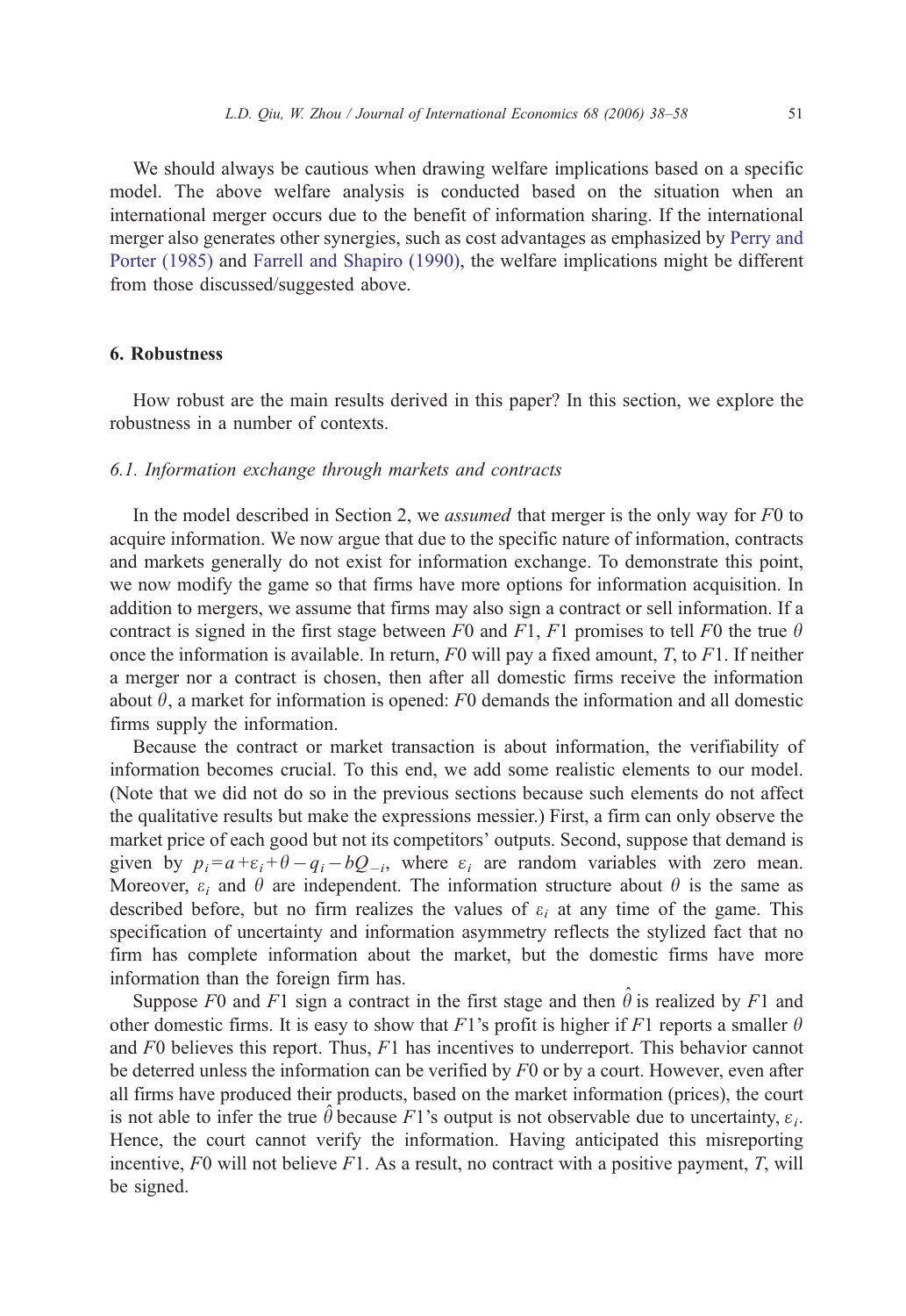Let us now examine the case of the market for information, assuming that no merger or contract has been reached in the first stage. Suppose  $F_0$  offers  $F_1$  a price for the information. Again, because information is not verifiable,  $F1$  always has incentives to underreport. Hence,  $F0$  is not willing to pay any positive price. All other domestic firms have the same incentives as  $F1$ . Therefore, the market for information does not exist.<sup>17</sup>

#### 6.2. Uncertainty about the slope of the demand curve

In the information sharing literature on uncertainty and asymmetric information about demand, all papers, except [Malueg and Tsutsui \(1996\),](#page-20-0) assume that only the intercept of the linear demand curve is uncertain. Maleug and Tsutsui analyze the model in which the slope of the demand function is uncertain and find that, under certain conditions, two firms earn greater profits when they share their information than when they keep the information private. If such a result also holds in our model, then a merger is not necessary because firms will voluntarily share their private information. However, their result does not apply to our model because of the difference about information distribution in the two models: both firms receive private information in their model while the domestic firms have more information than the foreign firm has in our model. Hence, introducing uncertainty about the slope of the demand to our model does not eliminate or even reduce the firms' incentives for international mergers. We prove this now.

Let us consider the simplest case in which demand is given as:  $p_i = a - \theta(q_i + bQ_{-i}),$ where  $\theta$  can take one of the two values,  $\theta_L > 0$  or  $\theta_H > 0$ , with equal probability. The probabilistic distribution is common knowledge, but when uncertainty is resolved, only the domestic firms know the realization of  $\theta$ .

Suppose a merger does not occur between  $F1$  and  $F0$  in the first stage. Then, in the second stage, firms play the usual Cournot game under asymmetric information. Denoting  $\bar{\theta} = (\theta_L + \theta_H)/2$ , the equilibrium expected profits ( $E\pi_0^u$  for F0 and  $E\pi^u$  for each domestic firm) are (they are "expected" at the beginning of the game):

$$
E\pi_0^{\rm u}=\frac{a^2}{\bar{\theta}(2+bn)^2}, \quad E\pi^{\rm u}=\frac{8a^2}{(2+bn)^2(2+bn-b)^2\bar{\theta}^2}\sum_{x\in\{L,H\}}\frac{\left[(2+bn)\bar{\theta}-b\theta_x\right]^2}{\theta_x}.
$$

Suppose now that a merger occurs between  $F1$  and  $F0$  in the first stage so that information is shared. Let us focus on the information sharing merger. In the second stage, all  $n+1$  firms play the usual Cournot game with complete information. All firms receive the same expected profit  $E\pi^s = a^2(1/\theta_L + 1/\theta_H)/2(2 + bn)^2$ .

By comparison, we have  $E\pi^s \leq E\pi^u$ . F1's expected profit is lowered if it shares information with  $F0$ . Hence,  $F1$  is not willing to share information without any compensation from F0. This result is in contradiction to that of [Malueg and Tsutsui \(1996\)](#page-20-0)

<sup>&</sup>lt;sup>17</sup> Will a merger still be advantageous over pure information-sharing if firms compete repeatedly in the market? In other words, are our results robust in a dynamic model? The answer is yes after the just-mentioned two assumptions are added to the model. In that case, the foreign firm will not be able to learn about the true demand because it cannot observe the true behavior of the domestic firms.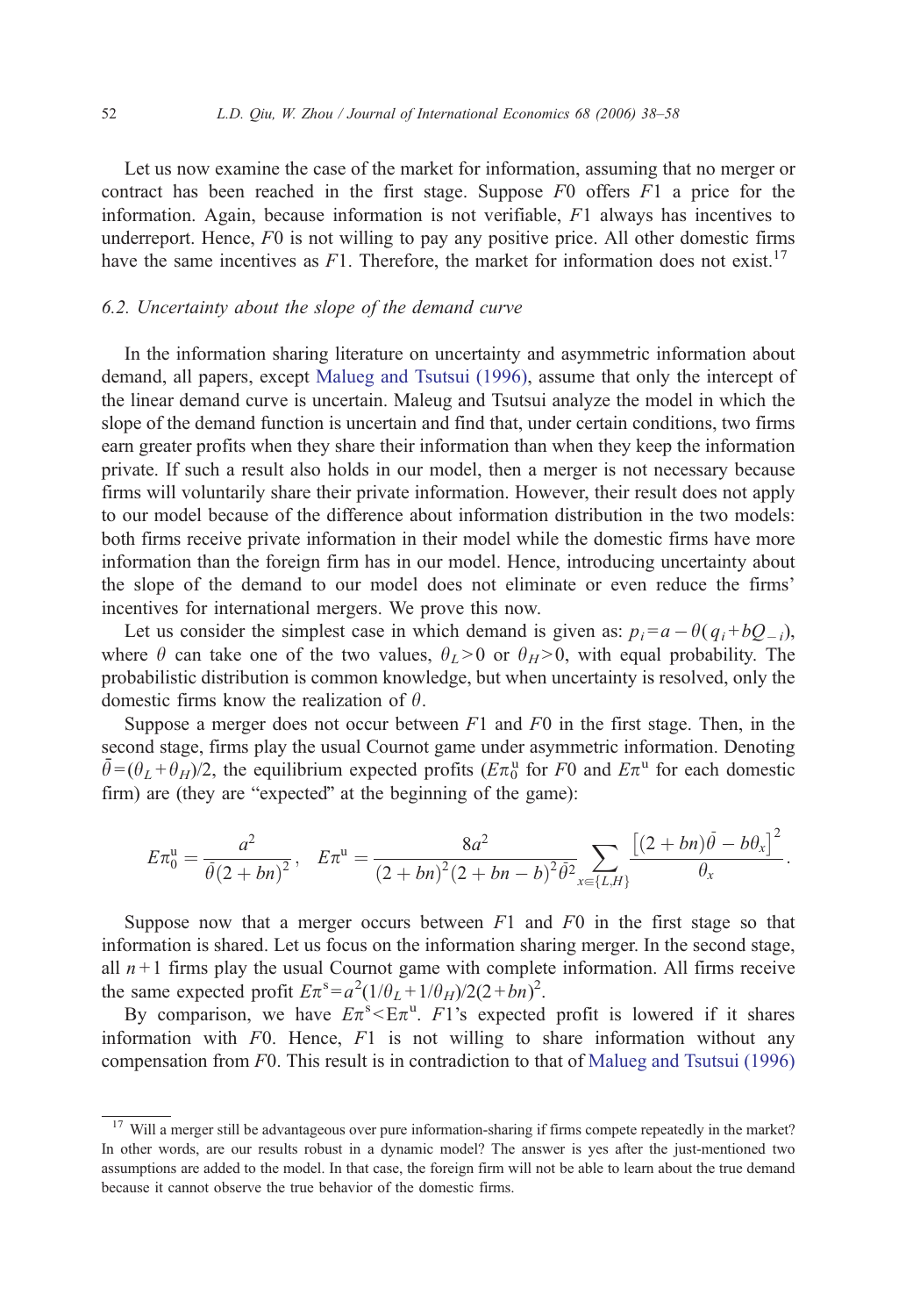because, in our model,  $F1$  does not get any information from  $F0$  in return. However, the gain to  $F_0$  always outweighs the loss to  $F_1$  and, hence, the information sharing merger is always profitable. This is because

$$
2E\pi^{s} - (E\pi^{u}_{0} + E\pi^{u}) = \frac{a^{2}(\theta_{H} - \theta_{L})^{2}}{4(2 + bn - b)^{2}(2 + bn)^{2}\bar{\theta}\theta_{L}\theta_{H}}Z(n,b) > 0.
$$

With the above result, it is straightforward to anticipate that the full-fledged merger is profitable in a larger range of product differentiation than in the benchmark case when there is no uncertainty in demand and no room for information sharing through a merger. In fact, we can show (but we omit it here to save space) that the critical values of  $\bar{b}$  for profitable mergers are the same as those in the case of the uncertain demand intercept. Hence, the major (qualitative and quantitative) results derived in this paper are robust when the uncertainty is about the slope of the demand curve.

#### 6.3. Non-linear demand

When a firm holds private information about market demand, there is a trade-off between keeping the information private and sharing it with its competitors. The traditional result, which is derived in models with linear demand structures, is that, under Cournot competition, information is valuable to a firm. [Einy et al. \(1995\)](#page-19-0) confirms this conclusion in a model with a general demand function, showing that, with homogenous goods and constant marginal costs, a firm with superior information about market demand receive higher profits.<sup>18</sup>

To examine the implications of non-linear demand on our results, we adopt a specific non-linear demand function (it is also used by others, e.g., [Fauli-Oller, 2000\)](#page-19-0):  $p_i = a + \theta - (q_i + bQ_{-i})^{\gamma+1}/(\gamma+1)$ , where  $\gamma > -1$  is a measure of demand concavity. The random variable  $\hat{\theta}$  can take one of two values,  $\theta_L$  and  $\theta_H$ , with equal probability.

We define three scenarios and compare the firms' expected profits. Scenario 1 is the case when no merger occurs in the first stage; scenario 2 is the case when  $F0$  and  $F1$ engage in the information sharing merger in the first stage; and scenario 3 is the case when  $F0$  and  $F1$  engage in the full-fledge merger. We are able to derive closed-form solutions only for scenario 2. However, by numerical simulation, we are able to show that (i) the information sharing merger (i.e., moving from scenario 1 to scenario 2) always raises  $F0$ 's expected profit, reduces  $F1$ 's expected profit, and raises the joint profits of  $F0$  and  $F1$ ; (ii) the output coordination merger (i.e., moving from scenario 2 to scenario 3) is profitable for the merged entity when and only when  $b < b_0^n$ , where  $b_0^n \in (0,1)$ ; and (iii) the full-fledged merger (i.e., moving from scenario 1 to scenario 3) is profitable for the merged entity when and only when  $b \lt b_1^n$ , where  $b_1^n > b_0^n$  and  $b_1^n \in (0,1)$ . Therefore, the major results obtained under linear demand also hold under non-linear demand.

<sup>&</sup>lt;sup>18</sup> However, the opposite result may occur if the marginal cost is an increasing function of output. [Einy et al.](#page-19-0) (1995) show this based on a numerical example.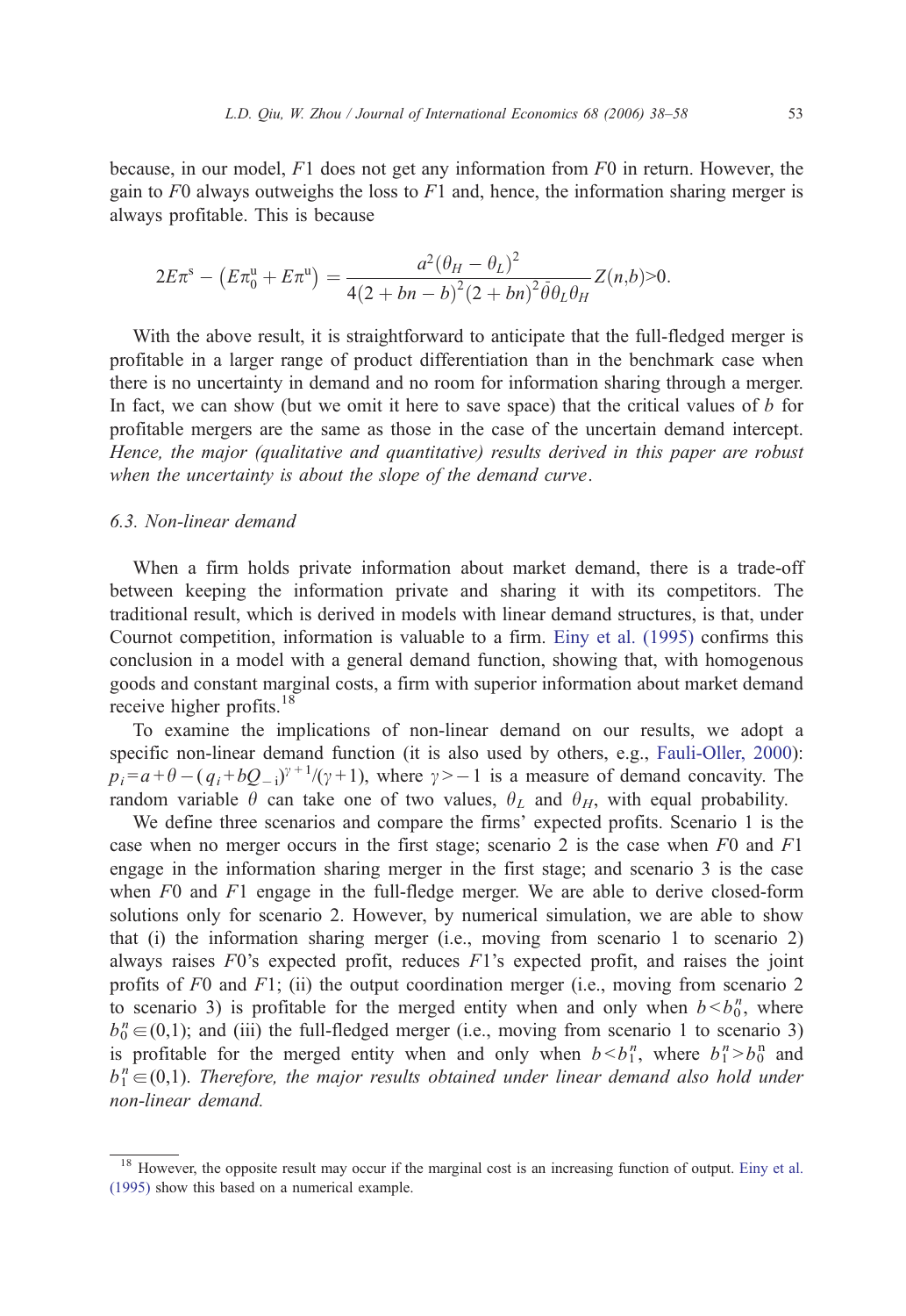## 6.4. Cournot vs. Bertrand competition

It is well known in the merger literature that the Cournot model (e.g., [Salant et al., 1983\)](#page-20-0) tends to predict that merging firms lose while non-merging firms gain, known as the "Cournot merger paradox". Our new explanation offers a solution to this paradox: domestic firms do not merge because they have symmetric information but international mergers are profitable because the firms have asymmetric information. It is clear that the present study is in line with the literature (e.g., [Perry and Porter, 1985; Farrell and Shapiro, 1990\)](#page-20-0) seeking to modify the Cournot model such that a merger may benefit insiders and hurt outsiders. Information sharing is a source of synergy, as are cost savings and capital pooling.

What if the Bertrand model is chosen? We can show that (i) the pure information sharing merger benefits both parties of the merger even without any monetary transfer, and (ii) the full-fledged merger is beneficial with any degree of product differentiation. These results are not surprising at all. The first result is consistent with the well-known conclusion from the information sharing literature that a Bertrand firm is willing to reveal its private information about demand to its rivals ([Vives, 1984\)](#page-20-0). In addition, we show that the uninformed party also benefits from receiving the information. Then, given this information sharing result, the second result can be easily understood by recalling [Deneckere and Davidson's \(1985\)](#page-19-0) finding that, in the absence of incomplete information, a merger is always profitable under Bertrand competition. Hence, the Bertrand model does not allow us to highlight the importance of information sharing in international mergers. That is why we chose the Cournot model.

#### 7. Concluding remarks

We have investigated international mergers under asymmetric information by concentrating on two features of a merger, i.e., output coordination and information sharing. We show that the foreign firm and a domestic firm always want to *share* information, but output coordination is not always profitable, depending on the extent of product differentiation. We have also examined how the full-fledged merger affects the non-merging firms' profits, consumer surplus, domestic welfare and global welfare. The extent of product differentiation plays a critical role.

Firms from different countries have different incentives to merge as opposed to firms in the same country. Because a foreign firm is less likely to be as well informed as a domestic firm about the local market, we have emphasized the incentives to share information about the market demand in this paper. Firms from different countries also have different corporate cultures, management styles, technologies and market shares. It would be interesting to investigate how these differences affect incentives for international mergers.

#### Acknowledgments

We benefited from presentations at the Second Chinese Economics Annual Meeting, the Second Biennial Conference of the Hong Kong Economic Association, the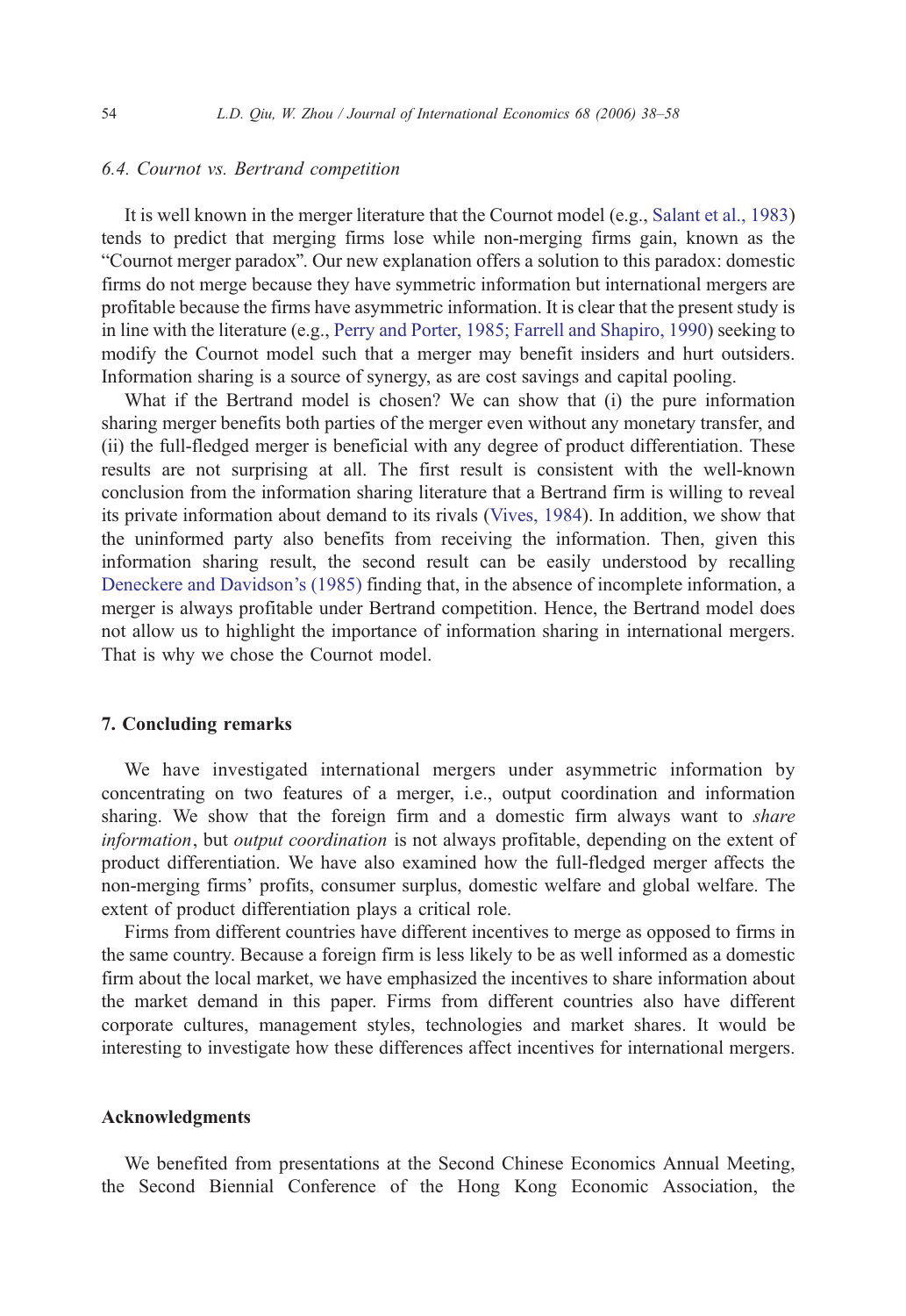International Conferences held in Hitotsubashi University and Kobe University, Midwest International Economics Meetings and seminars at HKUST and the University of Hong Kong. We thank Steven Chiu, Esther Gal-Or, Hiroshi Ohta and especially Jonathan Eaton (the editor) and the referee for their comments and suggestions. We are grateful for financial support from the Research Grants Council of Hong Kong (HKUST6214/00H).

Appendix A

Proof of Proposition 1. Hereafter, let a function with a subscript represent partial differentiation, e.g.,  $Y_b = \partial Y(n,b)/\partial b$ . Since  $Y_b = -[3n^2b + 4(n-1)](1-b) - nb(3n-4)$  $-4b < 0$ ,  $Y(n,0) = 4>0$  and  $Y(n,1) = 4-2n^2 < 0$ , there is a unique  $b_0(n) \in (0,1)$  such that  $Y(n,b) > 0$  if and only if  $b < b<sub>0</sub>(n)$ . Total differentiation of  $Y(n,b<sub>0</sub>) = 0$  yields  $db<sub>0</sub>(n)/2$  $dn = -2b[nb(3-b)+2(1-b)]/(3n^2b+4n-4)(1-b)+b(3n^2-4n+4)<0$ . Note that  $\Delta \pi^c$ and  $Y(n,b)$  have the same sign. This completes the proof for part (i).

The proof for part (ii) is straightforward.  $\square$ 

**Proof of Proposition 2.** Part (i). This part is in the text preceding the proposition, particularly (7).

Part (ii). Differentiating (7), denoting  $H = E[\pi_0^s + \pi_s^s] - (\pi_0^u + \pi_u^u)$ , yields

$$
\frac{\partial H}{\partial b} = -2\sigma^2 \frac{n(n-1)b[(n^2 - 4n + 2)b^2 + 6(n-2)b + 12] + 8(n+1)}{(2+bn)^3(2+bn-b)^3} < 0,
$$

$$
\frac{\partial H}{\partial n} = -2b\sigma^2 \frac{\left[2(n-1)^3 - n^3\right]b^3 + 6(n^2 - 4n + 2)b^2 + 12(n-2)b + 8}{(2 + bn^3)(2 + bn - b)^3} < 0 \text{ for } n \ge 3.
$$

When  $n=2$ ,  $\partial H/\partial n$  is increasing in b and the root is  $b=0.7$ .

$$
\Box
$$

Proof of Proposition 3. Part (i). This part is proven by (9).

Part (ii). The following results are immediately obtained by inspecting (8) and (9):  $\partial E(\pi_{0}^{s}-\pi_{0}^{u})/\partial \sigma^{2} > 0$ ,  $\partial E(\pi_{0}^{s}-\pi_{0}^{u})/\partial n < 0$ ,  $\partial E(\pi_{0}^{s}-\pi_{0}^{u})/\partial b < 0$ , and  $\partial E(\pi^{s}-\pi^{u})/\partial \sigma^{2} < 0$ . Differentiating (9) with respect to  $n$  and  $b$ , respectively, yields

$$
\frac{\partial E(\pi^s - \pi^u)}{\partial n} = \frac{2\sigma^2 b^2 \left[3b^2 n(n-1) + (b-3)^2 + 3 + 12bn\right]}{(2 + bn)^3 (2 + bn - b)^3} > 0,
$$

$$
\frac{\partial E(\pi^s - \pi^u)}{\partial b} = \frac{[2n(n-1)(6+2bn-b)b^2 - 16]\sigma^2}{(2+bn)^3(2+bn-b)^3}.
$$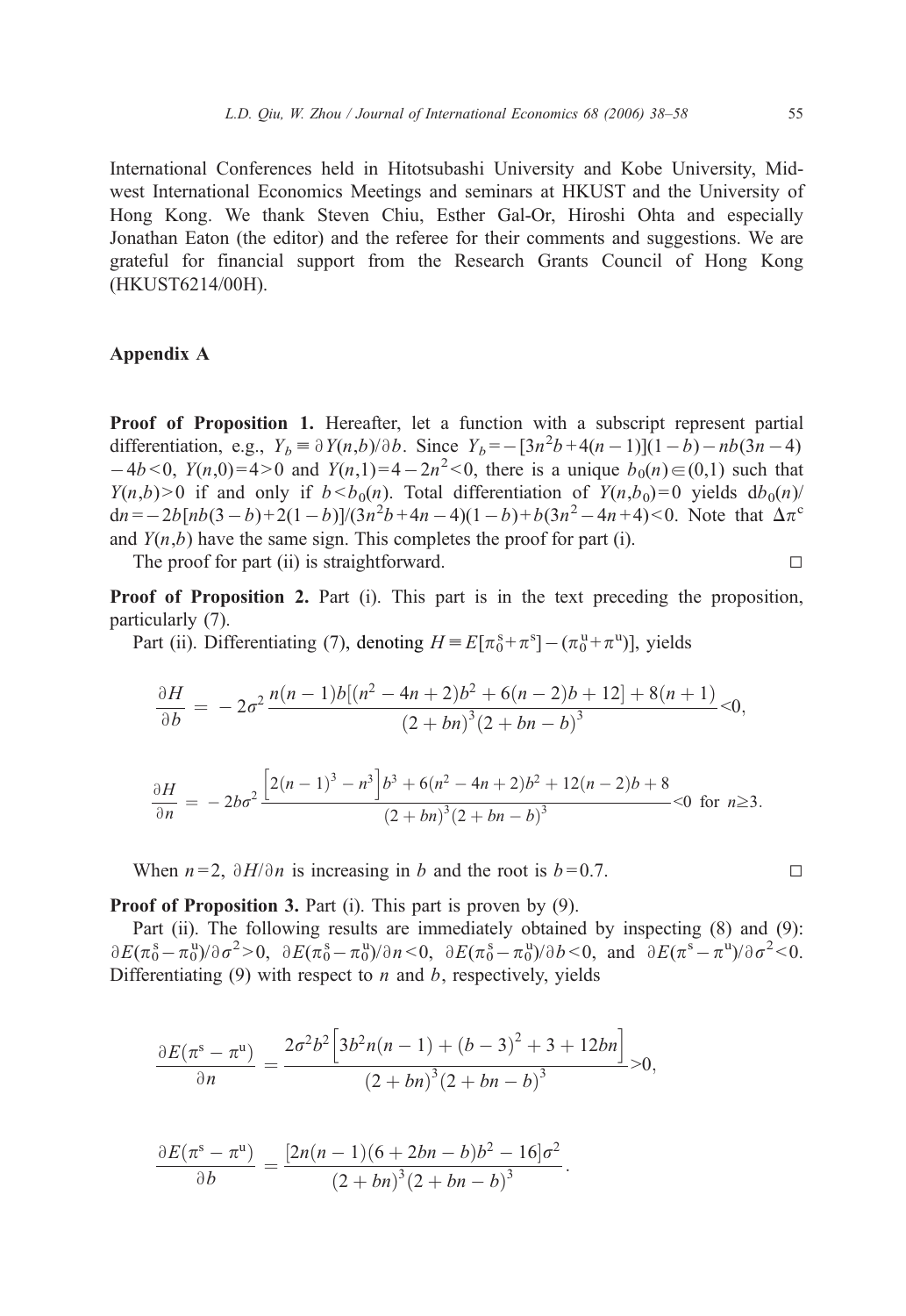The numerator of the last equation is increasing in  $b \in [0,1]$  and has a unique root in  $(0,1).$ 

**Proof of Proposition 4.** It is clear that the sign of  $E(\Delta \pi^a)$  is the same as  $X(n,b)$ , where  $X(n,b) = 2(2 + bn - b^2)^2 Z(n,b) + (1 + a^2/\sigma^2) b^2 (2 + bn - b)^2 Y(n,b)$ . Recall that  $Z_n > 0$  and  $Z(n,b) > 0$  for all  $n \ge 2$ . Also,  $Z_b = 2(n-2)^2b + 4(n-2-b)$ . So,  $Z_b < 0$  for  $n \in \{2, 3\}$  but  $Z_b > 0$  for all  $n > 3$ .

From the analysis of the three functions,  $X(n,b)$ ,  $Y(n,b)$  and  $Z(n,b)$ , we immediately obtain the first result:  $X(n,b) > 0$  for all  $b \le b_0$ . Let us now focus on  $b \in (b_0, 1]$ . Recall that  $Y(n,b) < 0$  for  $b \in (b_0, 1]$ .

Because  $X(n, b_0) = 2(2 + bn - b^2)^2 z > 0$ ,  $X(n, 1) = -2(k - 1)(n^2 - 2)(n + 1)^2 < 0$ , and  $X(n,b)$  is continuous in b, there exists a  $b_1 \in (b_0,1)$  such that  $X(n,b_1) = 0$ . We argue that  $b_1$  is the only solution to  $X(n,b)=0$ . We will prove this by contradiction.

Suppose there are multiple solutions to  $X(n,b)=0$ . We let  $b_1$  denote the smallest one. Then,  $X(n,b)$  must be decreasing at  $b = b_1$ , i.e.,  $X_b(n,b_1) < 0$ . Moreover, there is at least another solution (the second smallest one) called  $b_2 \in (b_1, 1)$  such that  $X(n,b_2)=0$  and  $X(n,b)$  is increasing at  $b = b_2$ , i.e.,  $X_b(n,b_2) > 0$ .

Denoting  $f(n,b)=2(2+bn-b^2)^2Z(n,b)$ , and  $g(n,b)=b^2(2+bn-b)^2Y(n,b)$ , we have  $X(n,b)=f(n,b)+(1+a^2/\sigma^2)g(n,b)$  and  $X_b(n,b_2)=2(2+b_2n-b_2^2)(2+b_2n)$  $b_2(2 + b_2n - b_2)(h(n, b_2)/Y(n, b_2) - 32)$ , where  $h(n, b) = \sum_{i=0}^{7} w_i b^i$ , whereas  $w_0 = 64$ ,  $w_1 = 32(5-3n), \quad w_2 = 16(6n^2 - 16n + 5), \quad w_3 = 8(20n^3 - 71n^2 + 90n - 42) > 0,$  $w_4 = 52n^4 - 308n^3 + 576n^2 - 504n + 224 > 0$  if  $n \ge 4$ ,  $w_5 = 6n^5 - 60n^4 + 56n^3$  $164n^3 - 192n^2 + 132n - 64 > 0$  if and only if  $n \ge 7$ ,  $w_6 = -3n^5 + 15n^4 - 14n^3 + 4 > 0$  if  $n=2,3$ , and finally,  $w_7=n(n-1)(n^2-4n+2)>0$  if  $n\geq 4$ .

Now let  $h1 = (1/16) \sum_{i=0}^{2} w_i b^i = 6b^2n^2 - 2b(3 + 8b)n + (5b^2 + 10b + 4)$ . It is clear that  $h_1>0$ .

Let  $h2 = \sum_{i=3}^{7} w_i b^i$ . For  $n \ge 7$ , since all coefficients of bth except  $w_6$  are positive, and  $w_4 + w_5 + w_6 > 0$ , we know that  $h2 > \sum_{i=4}^{6} w_i b^i > (w_4 + w_5 + w_6) b^6 > 0$ . For  $4 \le n < 7$ , we know  $w_5 < 0$  and  $w_6 < 0$ , but  $w_3 + w_5 + w_6 > 0$ . For  $n = 3$ ,  $w_4 < 0$ ,  $w_5 < 0$  and  $w_7 < 0$ , but  $w_3 + w_4 + w_5 + w_7 = 448 > 0$ . Therefore,  $h_2 > 0$  for all  $n \ge 3$ .

The above two paragraphs together show that  $h = 16h_1 + h_2 > 0$  for  $n \ge 3$  and  $b \in (b_0, 1]$ . Because  $Y(n,b_2) < 0$ ,  $h(n,b_2)/Y(n,b_2) - 32 < 0$ , which implies that  $X_b(n,b_2) < 0$  for  $n \ge 3$ . At  $n=2$ , we have  $h(n,b)-32Y(n,b) = -4b^7 + 36b^6 - 24b^5 - 112b^4 - 16b^3 + 208b^2 +$  $96b - 64 > 0$  for  $b > b_0 = 0.555$ . Hence,  $X_b(n, b_2) < 0$  at  $n = 2$ .

Thus, we have shown  $X_b(n,b_2)$ <0 for all  $n \ge 2$ , which contradicts the supposition of having  $b_2$  as the second smallest solution to  $X(n,b)=0$ , with  $X_b(n,b_2)$ <0. This proves (10) and Proposition 4.  $\Box$ 

Proof of Proposition 5. From (8) and (9), we obtain the difference between total industrial profits under the information sharing merger, denoted as  $\Pi$ <sub>S</sub>, and total industrial profits before the merger, denoted as  $\Pi_N$ ,  $E(\Pi_S - \Pi_N) = [4(1-b) - (n^2 + n - 1)b^2]\sigma^2$  $(2 + bn)^2 (2 + bn - b)^2$ . Note that  $E(\Pi_S - \Pi_N)$  decreases in b and is positive at  $b = 0$  but negative at  $b = 1$ . Next, the difference in total profits under output coordination, denoted as  $\Pi_{\rm M}$ , and total profits under symmetric information but without output coordination, i.e.,  $\Pi_{\rm S}$ , is  $E(\Pi_{\rm M} - \Pi_{\rm S}) = b^2(a^2 + \sigma^2)[b(4 - 3b + b^2)n^2 + 2(2 - b)^2n - 4 + 4b - 2b^2]/2(2 + bn)^2$  $(2+bn-b^2)^2>0$  for  $b>0$ .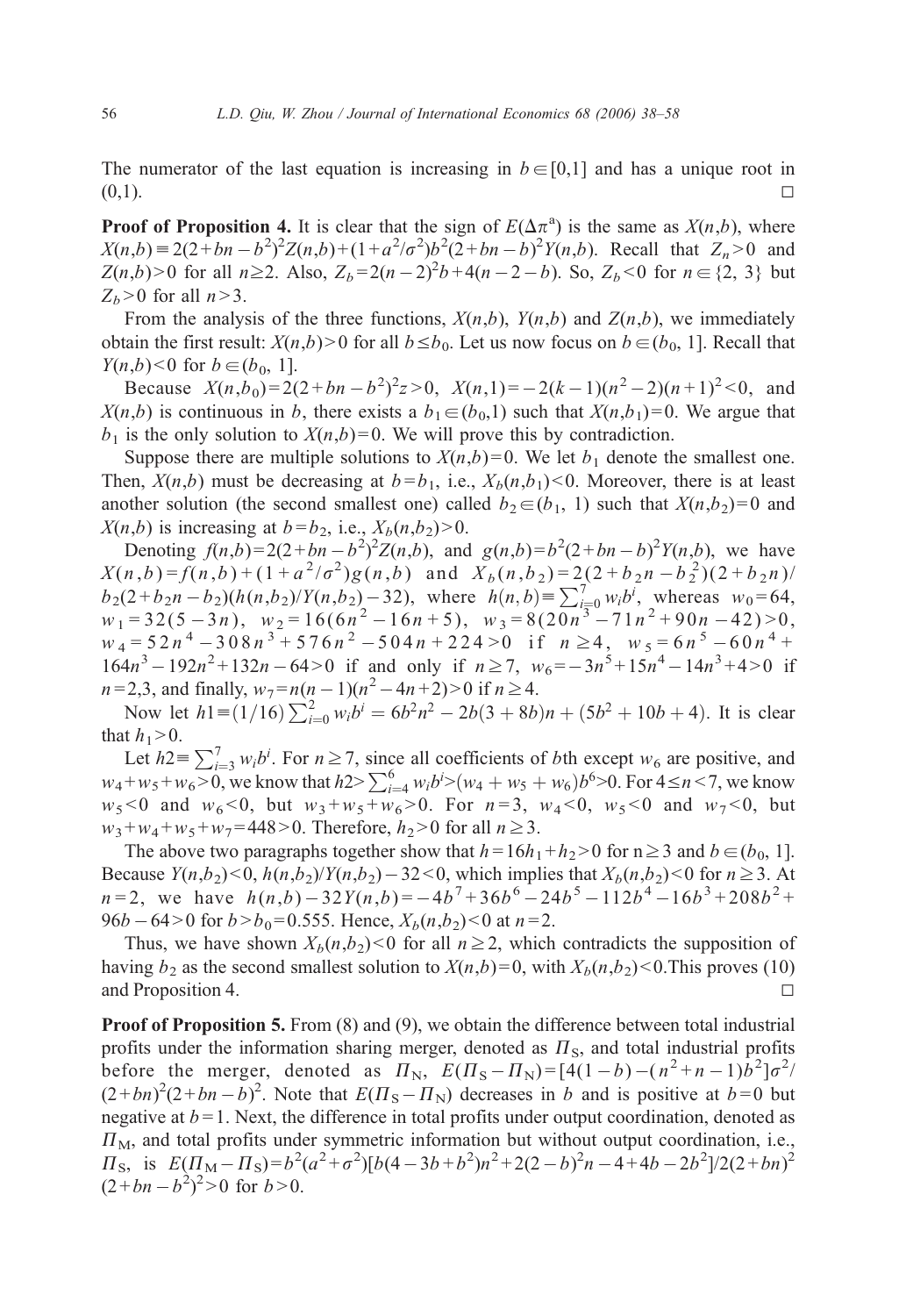<span id="page-19-0"></span>From the above, we obtain  $E(H_M - H_N) = \sigma^2 [g_1 + kb^2 g_2] / (2 + bn^2 (2 + bn - b)^2)$ , where  $g_1 = (2-b)^2 - (n^2+n)b^2$ ,  $g_2 = (2-b)^2(bn^2+2n-1) + b^2(n^2-1)$ , and  $k = [(a^2+\sigma^2)/a]$  $\left[2\sigma^2\right] \left[(2+bn-b)/(2+bn-b^2)\right]^2$ .

Since  $\sigma^2 < a^2$ ,  $(a^2 + \sigma^2)/2\sigma^2 > 1$ . The function  $(2 + bn - b)^2/(2 + bn - b^2)^2$  is increasing in *n*, but has a U-shape in *b*. Noting this, we can then easily get  $(2 + bn - b)^2$  $(2 + bn - b^2)^2 > 0.825$  for all  $n \ge 2$  and  $b \in [0,1]$ . Thus,  $k > 0.825 > 33/40$ .

Because  $g_2 > 0$ , we know that  $E(H_M - H_N) > 0$  if  $3g_1 + 4b^2g_2 > 0$ . Letting  $x(n) = x_2n^2 + x_1n + x_0 = 40g_1 + 33b^2g_2$ , we have  $b^2(-40 + 132b - 99b^2 + 33b^3)$ ,  $x_1 = 2b^2$  $(112 - 132b + 33b^2)$ ,  $x_0 = 160 - 160b - 92b^2 + 132b^3 - 66b^4$ . We find that  $x_2$  is positive when  $b > 0.417$ ,  $x_2 = 0$  if  $b = 0.417$ ,  $x_1$  is always positive, and  $x_0$  is positive when  $b < 0.871$ . Hence, for  $b \in [0.417,1]$ , x is increasing in n and  $x(2) = 160 - 160b + 196b^2 +$  $132b^3 - 330b^4 + 132b^6 > 0$ . This shows that  $x > 0$  for  $b \in (0.417,1]$ .

 $2b^2 - 330b^2 + 132b^2 > 0$ . This shows that  $x > 0$  for  $b \in (0.417,1]$ .<br>For  $b \in [0,0.417)$ ,  $x > 0$  if and only if  $n < n^* = \left(-x_1 + \sqrt{x_1^2 - 4x_0x_2}\right)/2x_2$ . Computer calculation can verify that  $n^* \ge 19.4$ . This shows that  $x > 0$  for  $b \in [0,0.417)$  and  $n < 20$ .  $\Box$ 

#### References

- Banal-Estanol, A., 2002. Information-sharing implications of horizontal mergers. Working Paper, Universitat Autonoma de Barcelona.
- Church, J., Ware, R., 2000. Industrial Organization: A Strategic Approach. McGraw-Hill.
- Clarke, R.N., 1983. Collusion and the incentives for information sharing. Bell Journal of Economics 14:2, 383 – 394.
- Collie, D., 2003. Mergers and trade policy under oligopoly. Review of International Economics 11 (1), 55–71.
- Das, S.P., Sengupta, S., 2001. Asymmetric information, bargaining, and international mergers. Journal of Economics & Management Strategy 10:4, 565 – 590.
- Deneckere, R., Davidson, C., 1985. Incentive to form coalitions with Bertrand competition. Rand Journal of Economics 16:4, 473 – 486.
- Einy, E., Moreno, D., Shitovitz, B., 1995. Information advantage in Cournot oligopoly. Journal of Economic Theory 106,  $151 - 160$ .
- Farrell, J., Shapiro, C., 1990. Horizontal mergers: an equilibrium analysis. American Economic Review 80:1,  $107 - 126$ .
- Fauli-Oller, R., 2000. Takeover waves. Journal of Economics & Management Strategy 9:2, 189 210.
- Gal-Or, E., 1985. Information sharing in oligopoly. Econometrica 53 (2), 329 343.
- Gal-Or, E., 1988. The informational advantages or disadvantages of horizontal mergers. International Economic Review 29:4, 639-661.
- Head, K., Ries, J., 1997. International mergers and welfare under decentralized competition policy. Canadian Journal of Economics 30:4b, 1104 – 1123.
- Horn, H., Levinsohn, J., 2001. Merger policies and trade liberalisation. The Economic Journal 111, 244–276.
- Horn, H., Persson, L., 2001. The equilibrium ownership of an international oligopoly. Journal of International Economics 53, 307 – 333.
- Hwang, H., 1994. Heterogeneity and the incentive to share information in Cournot oligopoly market. International Economic Review 35 (2), 329 – 345.
- Kirby, A., 1988. Trade association as information exchange mechanism. Rand Journal of Economics 19, 138 – 146.
- Levinsohn, J., 1996. Competition policy and international trade. In: Bhagwati, J., Hudec, R. (Eds.), Fair Trade and Harmonization: Prerequisites for Free Trade? Economic Analysis, vol. 1. MIT Press, Cambridge, MA.
- Li, L., 1985. Cournot oligopoly with information sharing. Rand Journal of Economics 16, 521 536.
- Lommerud, K.E., Sorgard, L., 1997. Merger and product range rivalry. International Journal of Industrial Organization 16,  $21 - 42$ .